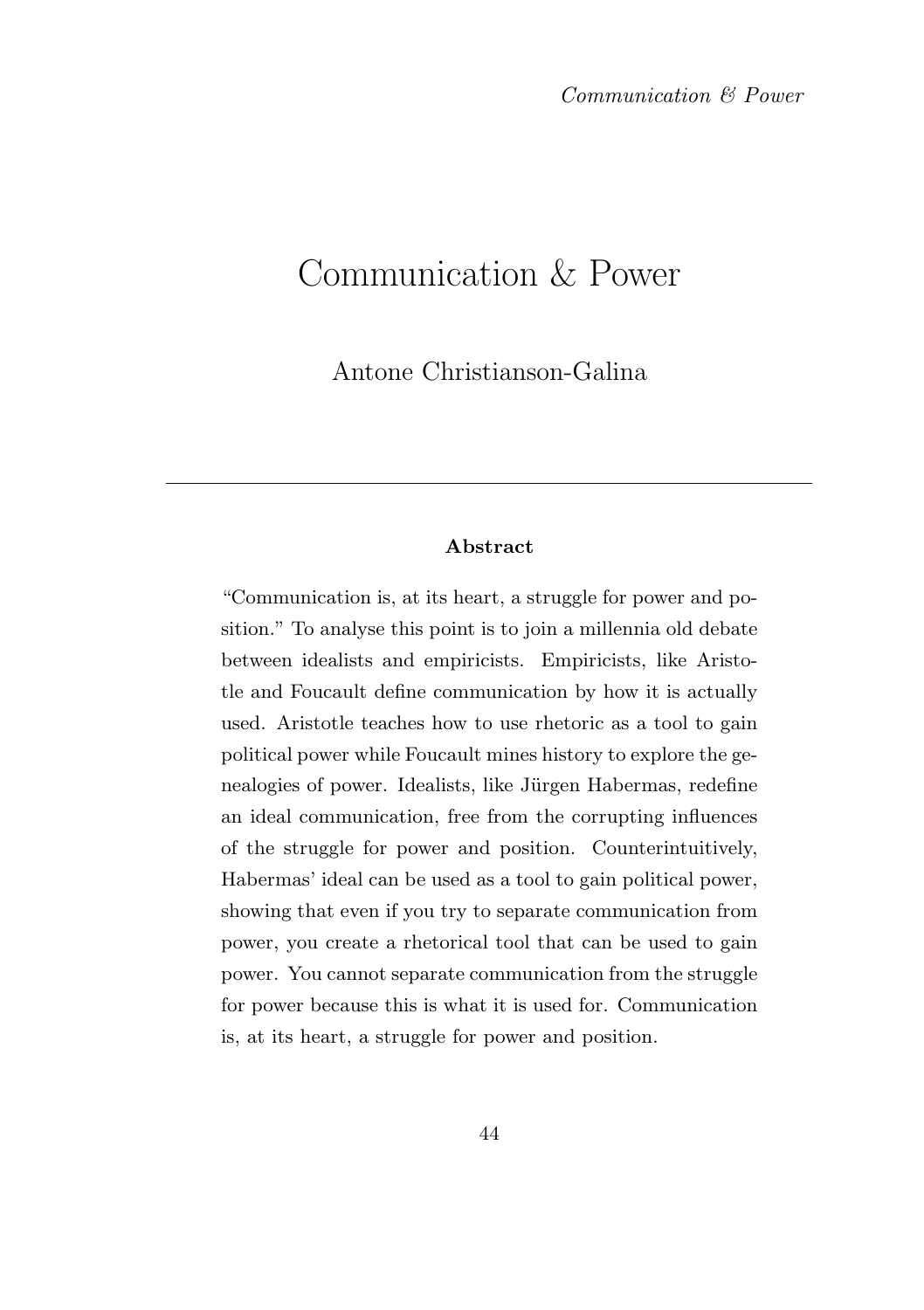I will first discuss the many terms for communication and power. Then, I will examine why Aristotle's view of communication is consistent with the idea that communication is, at its heart, a struggle for power and position. I will use Aristotle's definitions and terms to restrict and focus the theories of Foucault. Next, I will introduce Habermas' view of the public sphere and theory of communicative action. I will use a Foucauldian analysis to argue that Habermas' theory of communicative action can be rhetorical device used for political gain. While Habermas argues that communication should not be used in a struggle for power and position, I will argue that his discourse about allegedly power-free communication is used in struggles for power and position. Next, I will use Foucault and Aristotle's theories to criticize Habermas' exclusion of strategic acts in his definition of communication. Finally, I will discuss the implications of my study for the study of communication.

### **Definitions**

Communication, Rhetoric, Discourse. To study the link between power and communication, we must specify our terms. The definition of word "communication" can range from spoken utterances, to any form of expression. I will focus my analysis on one form of communication, rhetoric. Rhetoric being the communication used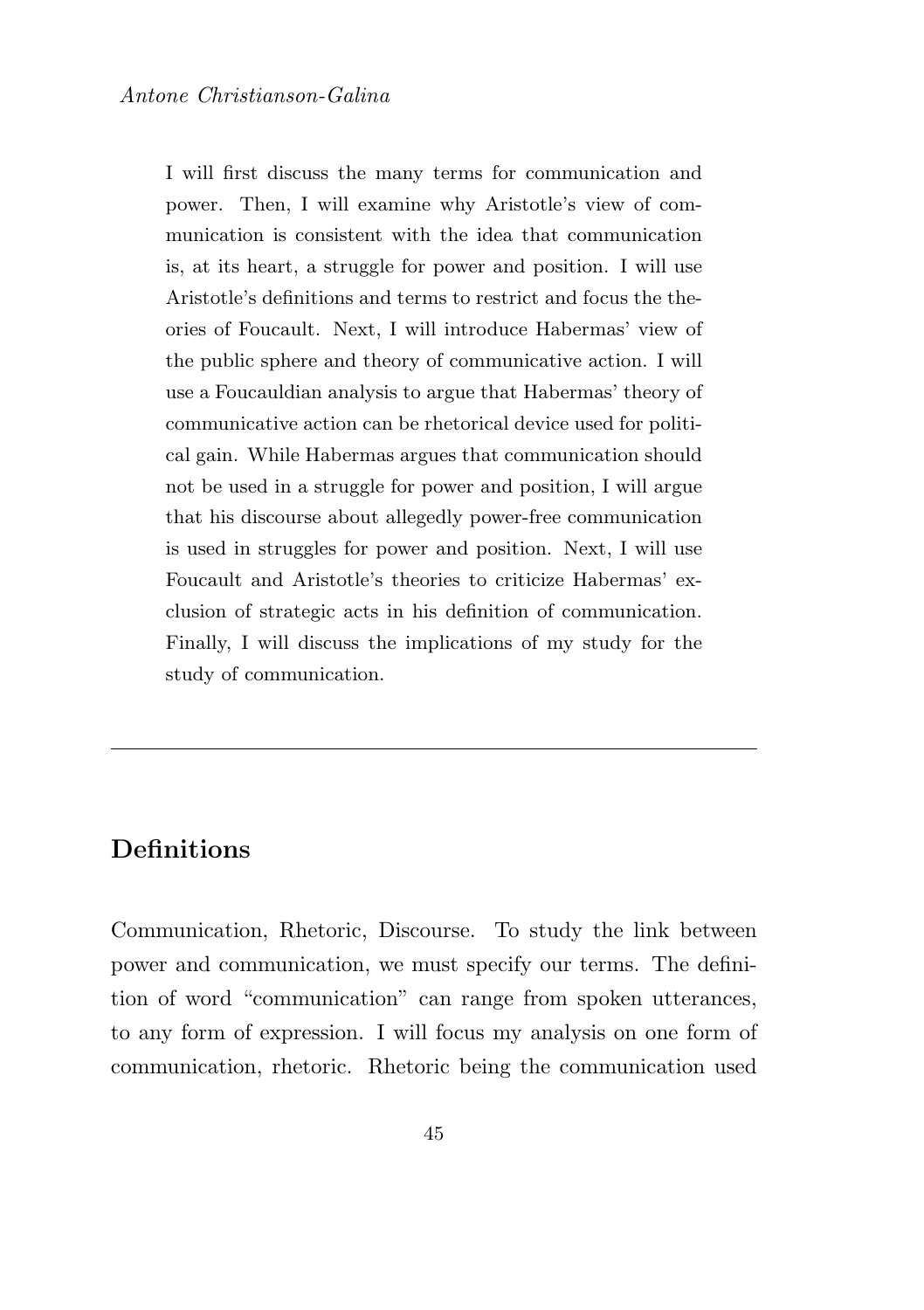to discus, argue about, or influence power or shape policies. This view of communication ties closely with rhetoric, and encompasses only part of discourse. By power, I will refer to the ability to get or do what you would like with a focus on the political sphere.



When I analyse ideal types, I refer to Plato's theory that there is a perfect and pure form of any idea. Under this idealist conception, there is a pure communication that other communications could approach. On the other hand, the empirical or Aristotelian approach would see communication as defined by everything we do when we say we are communicating. Plato's ideal types model is a top down way of generating definitions, while Aristotle's definitions describe what is happening. This is a key distinction in this analysis, because you can separate power and communication if you redefine communication as an ideal type separated from power. If, as in this analysis, you do not use ideal types, communication is defined by how it is actually used.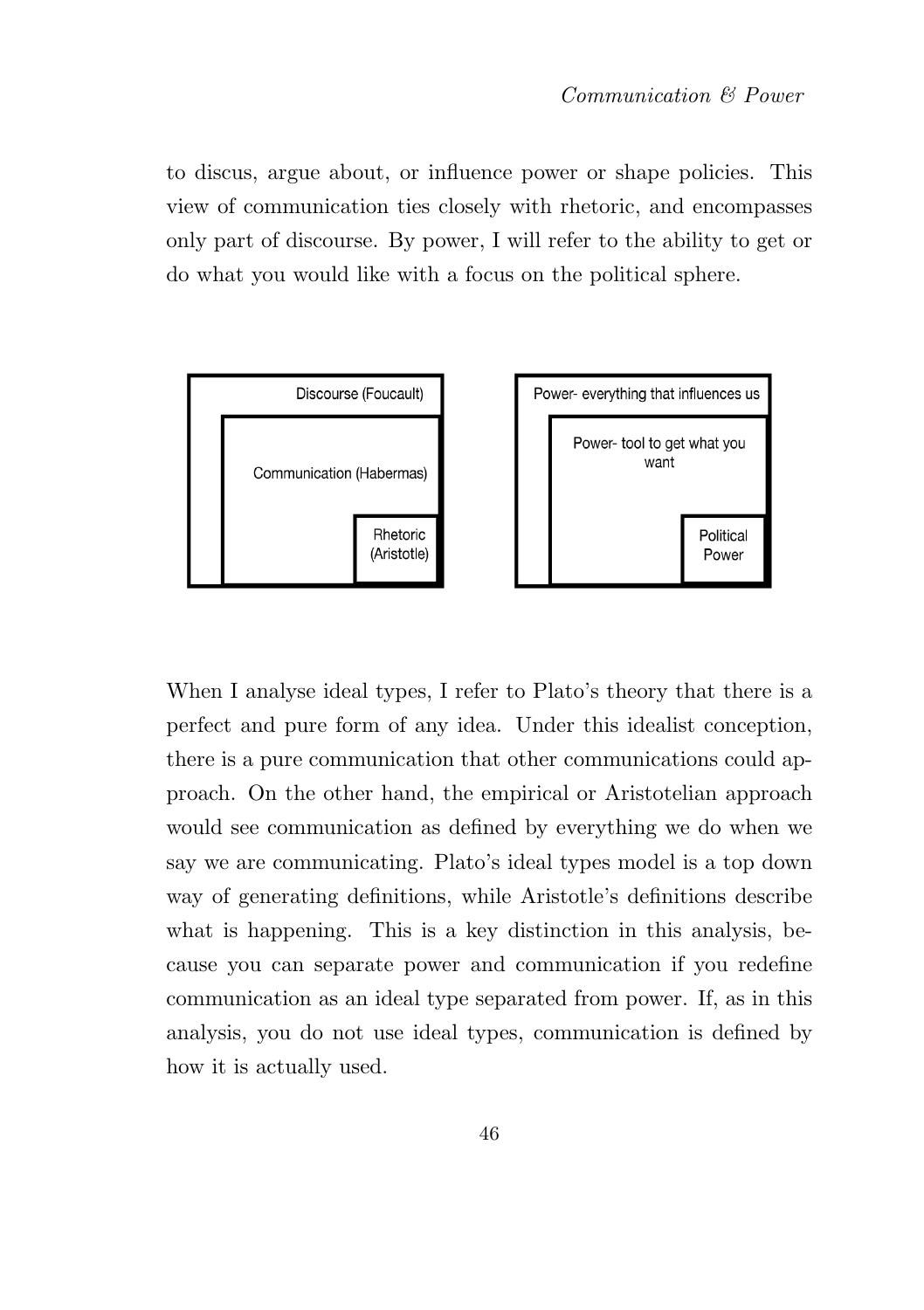Empirical View of Communication: **VS** Aristotle +Foucault To define communication, look at how it is actually used

Ideal Forms View of Communication: Habermas To define communication, draw from and ideal form

#### Aristotle + Foucault Introduction

Although separated by two thousand years of history, Aristotle and Foucault's conceptions of the relationship between communication, power and position share striking similarities. Both define communication and power by what they do rather than draw definitions from ideal forms. Aristotle and Foucault are playing the same game with power, but in different directions. Aristotle's works serve as a guide for wielding political power effectively. Communication, for him, is one of the tools, or têcnica to be used to achieve political power or politikˆe dunamis. Foucault, in his writings, wants us to see how communication is an exercise in power over others by presenting genealogies of power.

## Aristotle and the Relationship Between Power and Communication

Aristotle has been interpreted and reinterpreted like a 2000-year game of Chinese Whispers so we must piece back together what he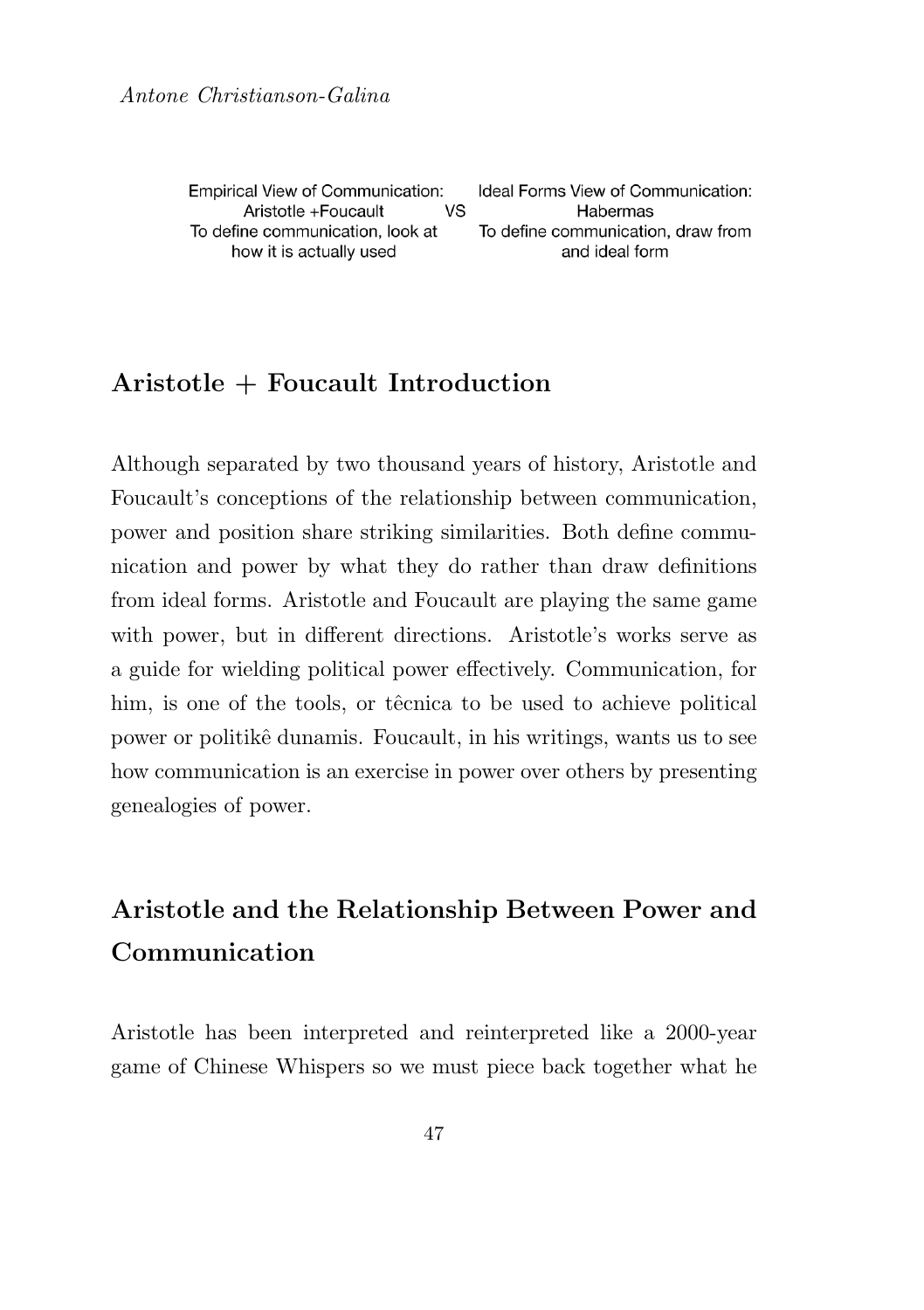thought about the relationship between power and communication. To piece together his original arguments, I will draw on the research of Alan G. Gross of University of Minnesota, philosopher Richard McKeon (one of the founders of the neo-Aristotelian Chicago School of Literary Criticism), and Barbara Warnick of the University of Pennsylvania, to piece together Aristotle's original conception of the relationship between power and communication. Although written in ancient Greece, Aristotle's works only re-appeared in Western Europe during the 13th century. His work did not appear in a vacuum- at that time, Cicero, who linked rhetoric to philosophy and ethics, was the most influential figure in the study of rhetoric. Therefore, Aristotle's works were assimilated into the theories of Cicero, Horace, and even Plato. The emotional component of his rhetoric (pathos) was largely stripped away while the logic (logos) of Aristotle, was used in the great renaissance debates between metaphysics and the emerging sciences (Mckeon 1965).

Through these transformations, much of Aristotle's original message was lost. Aristotle's Rhetoric is not meant to be a general systems theory to explain art or philosophy or science. He explicitly classed it it a têchnica, which he defined in



Nichomanchean Ethics as a craft or art, alongside painting and sculpting. This was an entirely separate category from ethics, which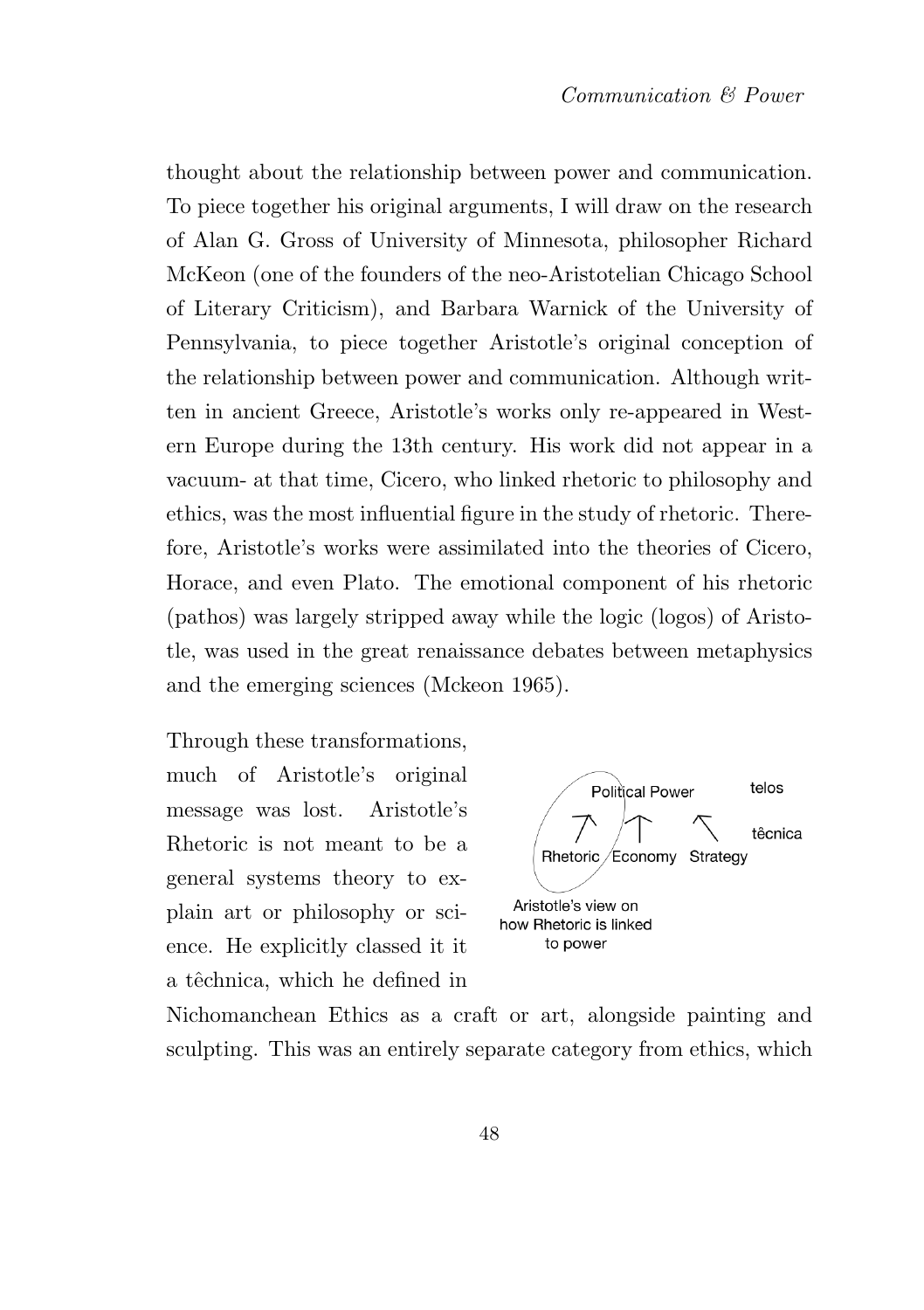was a phronesis, a way of knowing (Warnick 1989). For Aristotle, rhetoric was a craft, not a way of knowing.

If rhetoric is a craft, how does it link to power? In Eudaimonian Ethics Aristotle lays out ascending hierarchies of têcnica. Têcnica are organized into different hierarchies, each with a difference Telos, meaning larger aim or goal. For example, bridle making is subordinate to horsemanship and soldiery is subordinate to strategy (Gross 2000 pp. 29). In Politics, Aristotle lays out the most important Telos of all, politikê dunamis, which I will translate as Political Power. In Nichomachean Ethics Aristotle lays out the three têcnica needed for political power: Economy, Strategy, and Rhetoric (Gross 2000). Thus, in the Aristotelian conception, rhetoric (or communication) is clearly and unequivocally a tool for political power. For Aristotle, communication is, at its heart, a tool in the struggle for power and position.

## Foucault and the Relationship Between Power and Discourse

Michelle Foucault studied the relationship between communication (or more specifically "discourse") and power. In Discipline and Punishment (Foucault 1977 pg.77), he declares that "Power is the capacity to produce truths. Power Produces Knowledge". By producing knowledge, power shapes our norms, the facts, the tools, and the heuristics we use to shape and live our life. In Discipline and Pun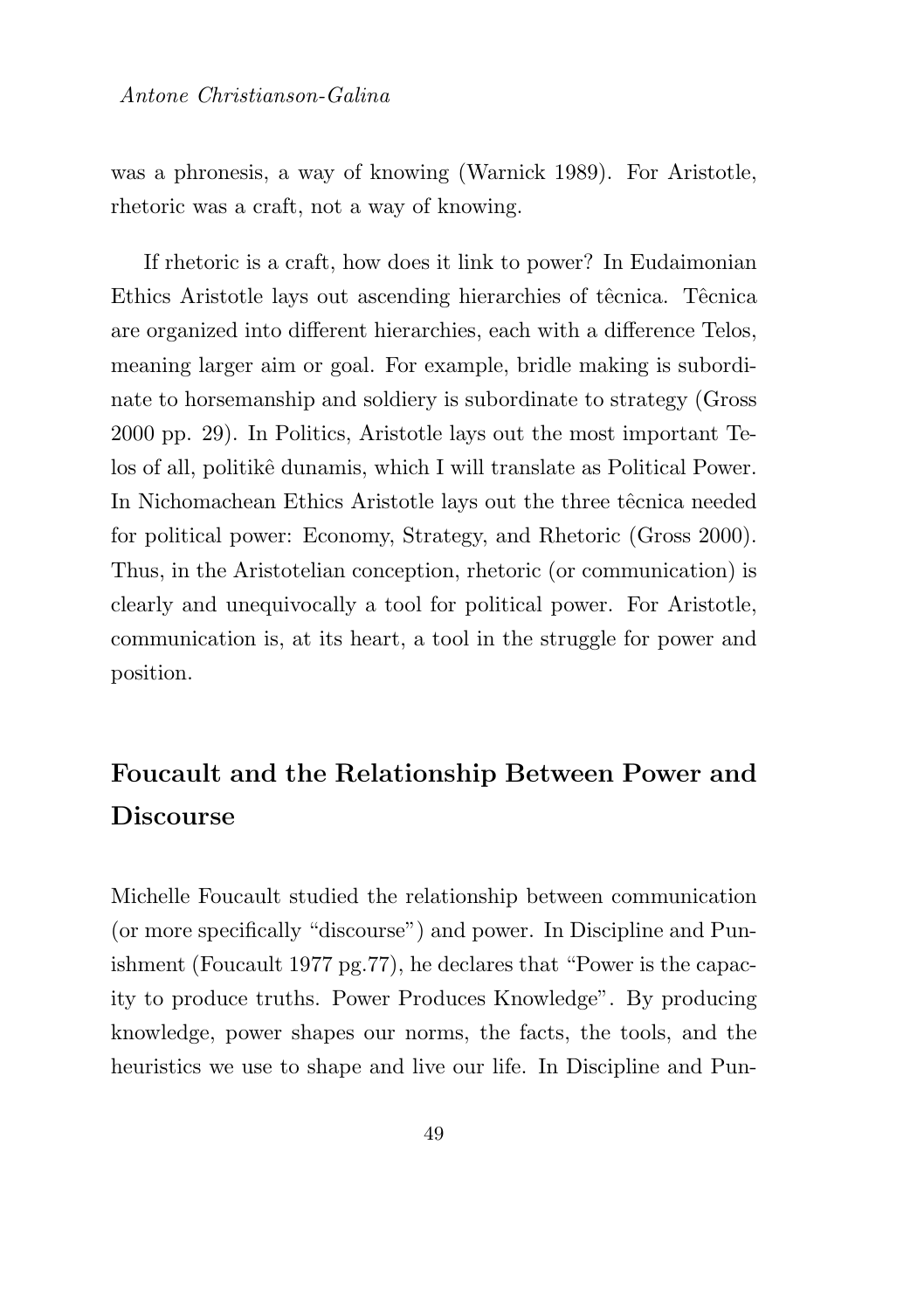ishment (1977), Foucault argues that this discursive power is much more powerful than the use of physical force, "The perfection of power should be to render its actual exercise unnecessary" (Foucault 1977 pg. 201). It is a perfection of power because it is cheap (no soldiers needed) and can be enacted simultaneously on many people. As an ideal example of this sort of power, in Discipline and Punishment he examines the Panopticon, a prison where many prisoners are watched by one guard, but never know when they are being watched so must behave at all times.

To Foucault, power is the capacity to communicate. Thus, under his conception, communication is, at its heart, a struggle for power and position. Furthermore, a struggle for power and position, when not achieved explicitly by force, is an act of shaping communications. By shaping what is true or false, right or wrong, normal or weird, communication is the exercise of power.

### Reconciling Terminology

One key difficulty in comparing Aristotle and Foucault is finding which words are synonymous. In my analysis of Aristotle, I used rhetoric as a synonym for communication, while for Foucault I used discourse. Rhetoric refers to a very limited, performative type of communication practiced in Ancient Greece. Rhetoric was the art of making legal and political cases in front of the public. Much of the transformation of Aristotle's Rhetoric from the technical guide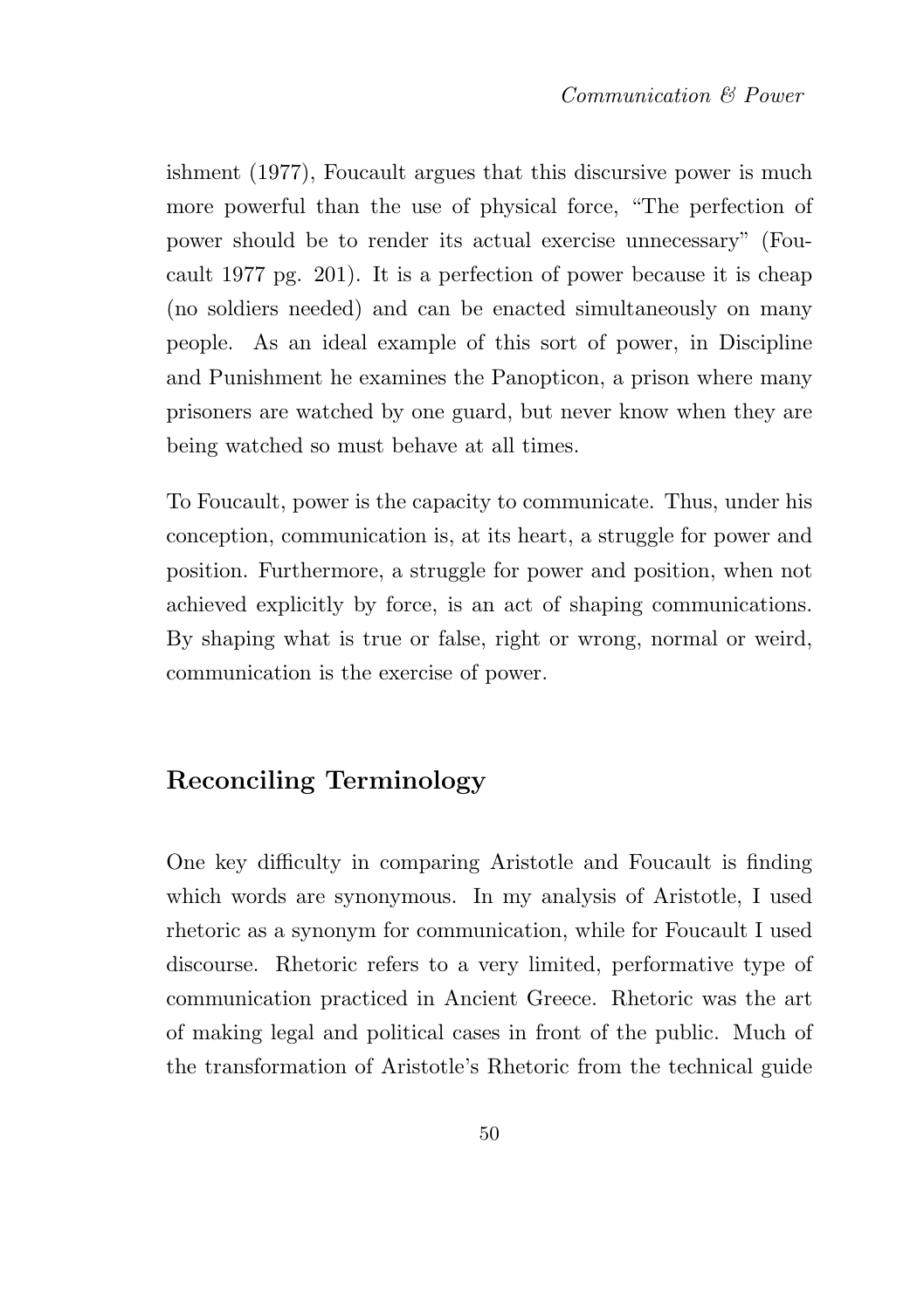he wrote to a general systems theory occurred because the bounds of rhetoric were expanded past what Aristotle originally intended. On the other hand, Foucault stretches out discourse to include all meaning, "Nothing has any meaning outside of discourse" (Foucault, 1972).

Instead of analysing everything Foucault classifies as discourse, or anything with meaning, I will focus on the Aristotelian concept of rhetoric. Aristotelian rhetoric is only a small part of Foucault's larger "discourse", but the fully expanded Foucauldian definition can lead to paradoxes that could bog down analysis (e.g. If we haven't discovered it does it have meaning? or If a tree falls in the forest does it have meaning?) Aristotle's rhetoric is part of Foucault's "Discourse" so reducing the analysis to rhetoric allows you to use both theories. Because rhetoric is part of discourse, if rhetoric was hypothetically shown not to be a tool for power, then discourse would also not be a tool for political gain. For all discourse to be tied power, rhetoric must be tied to power.

I will focus my analysis of Power on Aristotle's politikê dunamis, or Political Power rather than Foucault's definition of power, which flows through any human interaction. Politikê Dunamis is a specific kind of power, and its specificity makes it easier to understand than looking at all interactions between humans throughout time. While it is "politikê" translates easily into "political", Dunamis has a very specific definition. Dunamis, as used by Aristotle in Rhetoric, translates best as "ability" or "faculty" (Haskins 2013) (Makin 2012). So,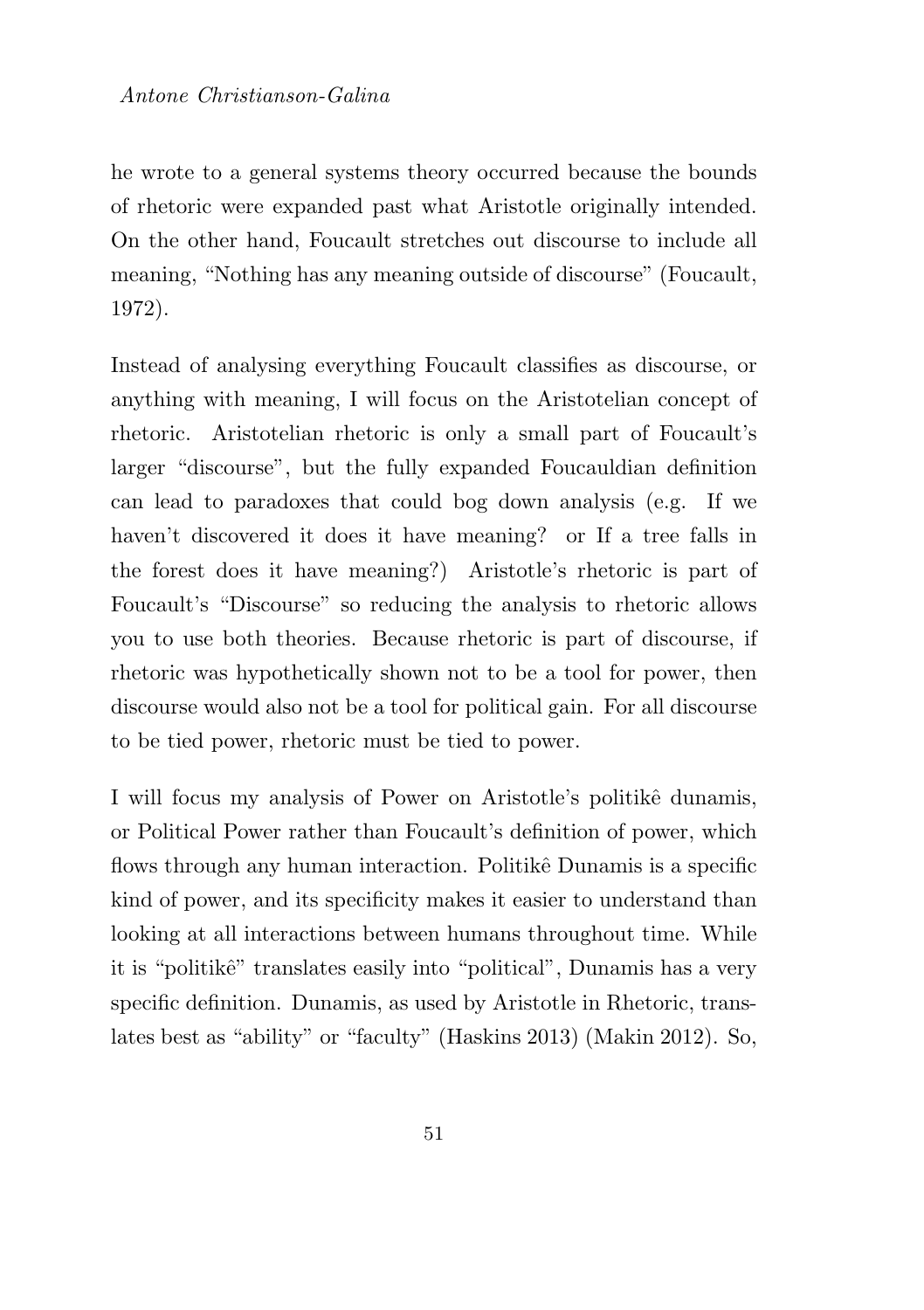I will be view political power as the ability or faculty to achieve one's desired political aims. I use Aristotle's term because it is clearly defined, more specific and is also an aspect of Foucault's power.

I will focus my analysis of Power on Aristotle's politikê dunamis, or Political Power rather than Foucault's definition of power, which flows through any human interaction. Politikê Dunamis is a specific kind of power, and its specificity makes it easier to understand than looking at all interactions between humans throughout time. While it is "politikê" translates easily into "political", Dunamis has a very specific definition. Dunamis, as used by Aristotle in Rhetoric, translates best as "ability" or "faculty" (Haskins 2013) (Makin 2012). So, I will be view political power as the ability or faculty to achieve one's desired political aims. I use Aristotle's term because it is clearly defined, more specific and is also an aspect of Foucault's power.

### Synthesising Aristotle and Foucault

The statement "Communication is, at its heart, is a struggle for power and position." is true under both Aristotle and Foucault's conceptions of power and communication if by communication we mean rhetoric, and by "a struggle for power and position" we mean political power. Aristotle focuses on the technical side of the relationship, how we can use rhetoric to achieve political power. Foucault focuses on the theoretical underpinnings of how different struggles for power and position are expressed through different forms of commu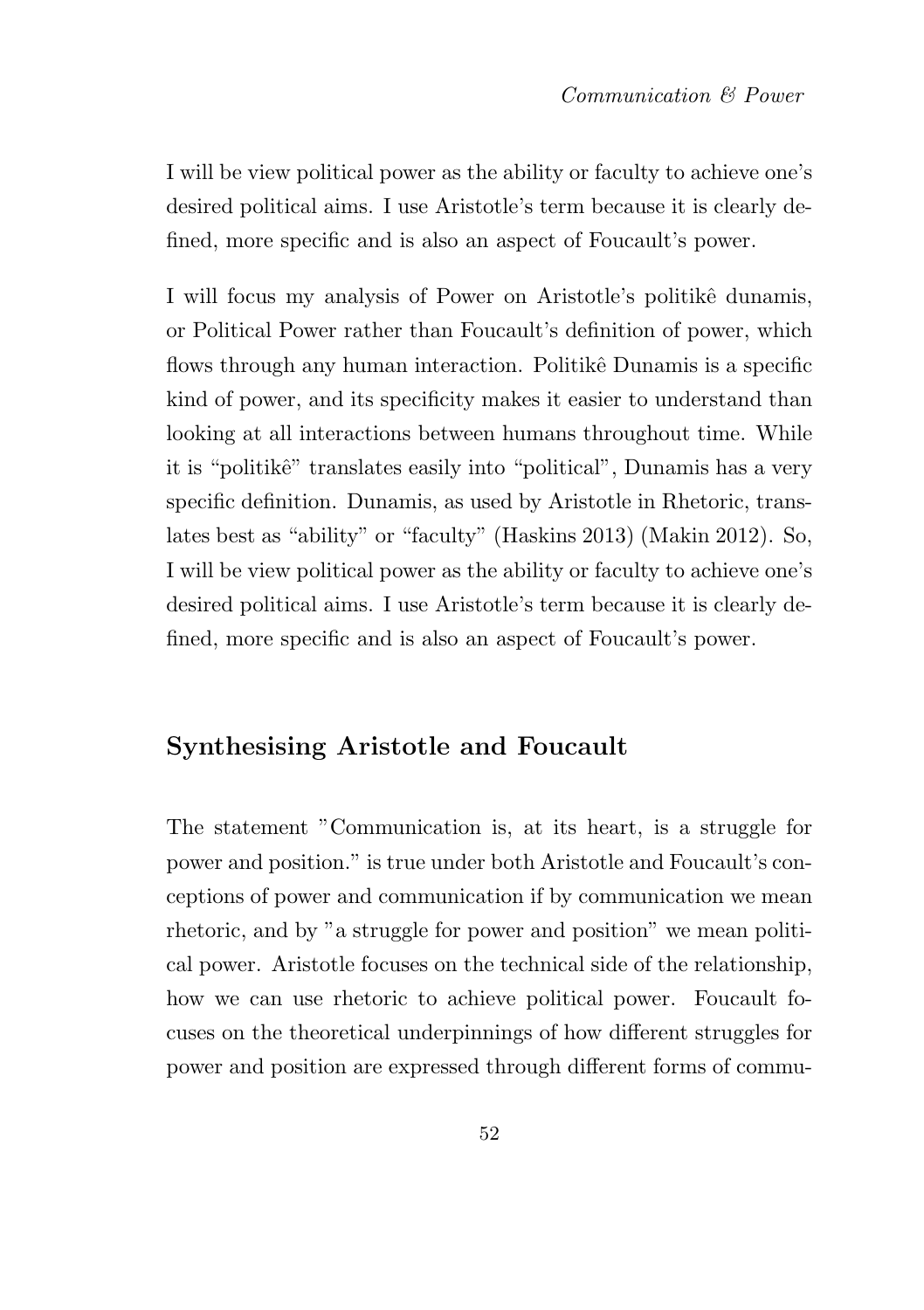nication. Aristotle's Rhetoric is a "How-to" guide and Foucault's works are genealogies of power. Since Aristotle and Foucault's understandings are not in opposition, I will join them together rather than compare and contrast them. Aristotle's how to guide explains how to use communication to succeed in the struggle for power and position while Foucault looks at the bigger picture of how different struggles for power are enacted through different communication.

Joining Together Aristotle and Foucault

Aristotle: Rhetoric- how to use rhetoric as a tool to gain power Foucault: Study the relationship between power and

discourse by exploring geneologies of power and who benefits from different discourses

Both Foucault and Aristotle share the link between power and communication in common. However, others would criticise this relationship. One of the most forceful critics of this con-

ception is Jürgen Habermas of the Frankfurt School. Foucault and Habermas were invited by James Schmit of Boston University to debate each other directly at a conference at the University of California, Berkley, in the fall of 1984 (Schmit 2013). Sadly, Foucault died before the debate, but it might have highlighted the differences between his view and Habermas' view on relationship between power and communication.

#### Introducing Habermas

Jürgen Habermas, in his "Theory of Communicative Action" tries to strip away power and communication in an attempt to resurrect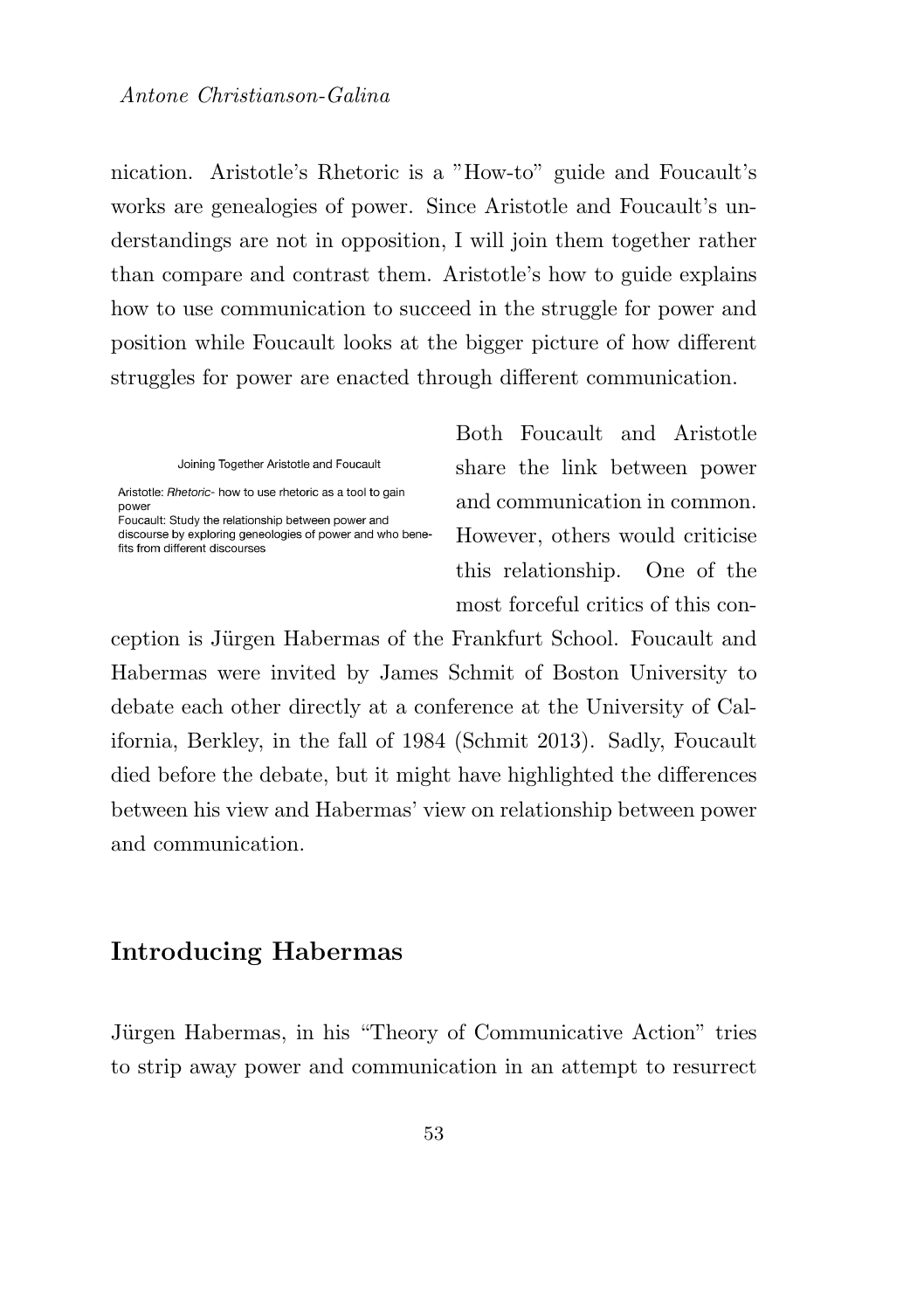the enlightenment ideal of reason as a source of political power. Habermas defines the public sphere as a collection of bourgeoisie joined in a debate of issues relevant to state authority (Calhoun 1992). At the time Habermas analyses, the end of the Renaissance and the beginning of the Enlightenment, the bourgeoisie did not hold any direct political power- this was still held by kings and princes. In this period, known as the Baroque era, kings dazzled their subjects with dazzling displays of power which can still be seen when one walks through Versailles, or visits Van Dyke's extravagant equestrian portrait of Charles I at the National Gallery. Rulers carefully manicured their public personas and perception, justifying their rule through grand analogies and parables (Greenblatt 2005). It was in opposition to this form of power that the public sphere first evolved.

In The Structural Transformation of the Public Sphere, Habermas explicitly laid out the public sphere's relationship to political power:

The bourgeois were private persons; as such they did not 'rule' Their power claims against the public authority were thus not directed against the concentration of powers of command that ought to be "divided"; instead, they undercut the principle on which existing rule was based. The principle of control that the bourgeois public opposed to the latter - namely publicity - was intended to change domination as such. The claim to power presented in rational-critical public debate (ffentliches Rasonnement),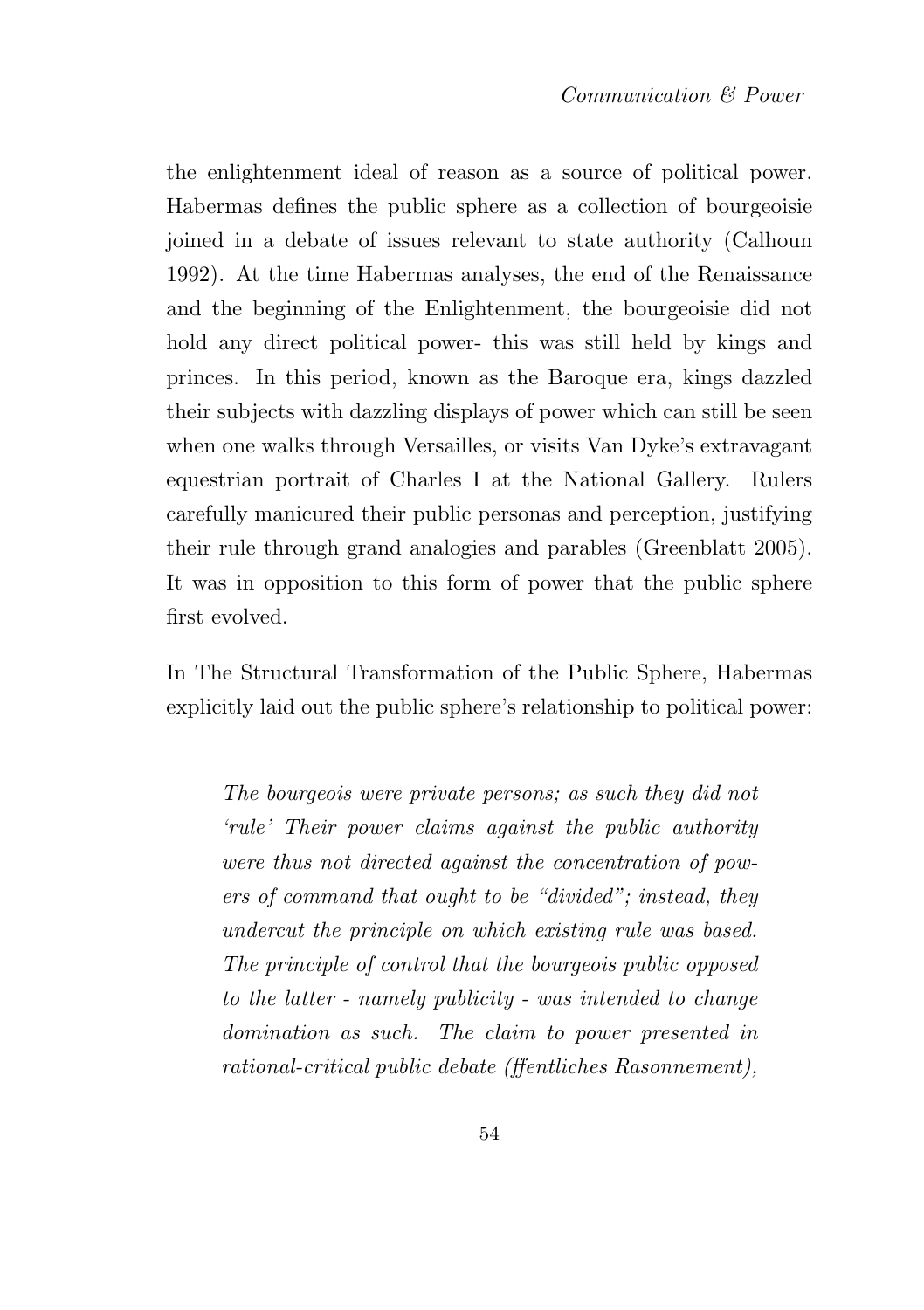which eo ipso renounced the form of a claim to rule, would entail, if it were to prevail, more than just an exchange of the basis of legitimation while domination was maintained in principle (Habermas [1962] 1989: 28)

Rather than draw power from dazzling performative communicative acts, the public sphere was driven by reason and criticism. The monarchy still controlled political power, but the public sphere had to the power to decide what decisions were legitimate or not. From this historical analysis, Habermas laid out ideal features for or the public sphere. Under his ideal model, debate must occur in a space open to all and the issues discussed must be public, not private matters. Also, status inequalities should be ignored (Jovechelovitch 2011). Drawing from this ideal public sphere, Habermas describes a "lifeworld" from which the public sphere draws on. Habermas describes the lifeworld as "a reservoir of taken-for-granteds, of unshaken convictions that participants in communication draw upon in cooperative processes of interpretation." (Habermas 1989). This lifeworld is made up of the individual, their culture, and the society they are in (Jovchelovitch 2011). Under the ideal Habermas system, lifeworlds are created by what he calls "Communicative Acts", which are acts of communication stripped from ego and ulterior motives. Under this communicative act definition, Habermas declares strategic communication as an illegitimate form of communication. Instead, he sees only legitimate goal of communication as mutual understanding (Habermas 1989).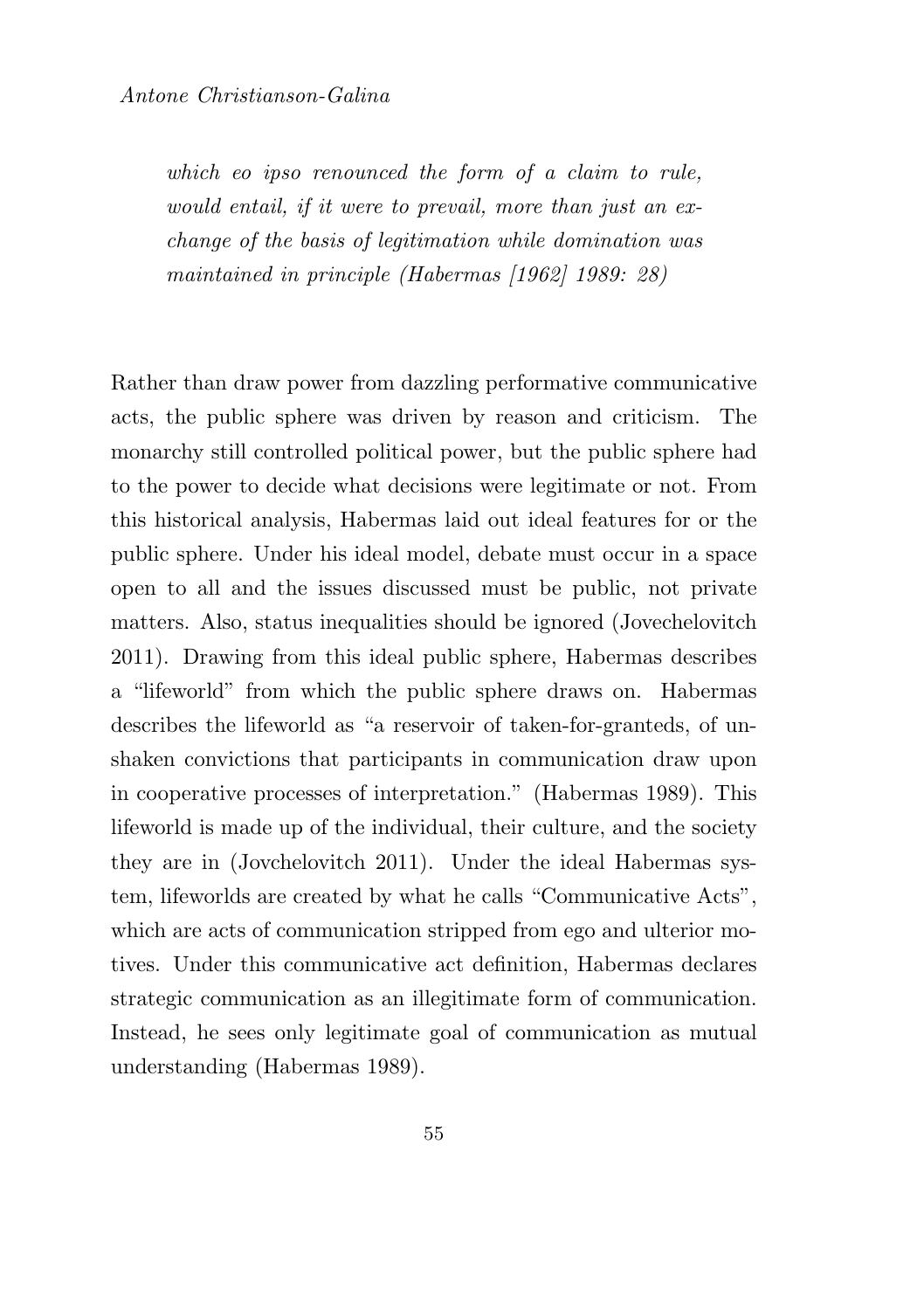Habermas thus creates an ideal form of communication divorced form a struggle for power. However, this ideal form requires an ideal being with innate rationality which can put aside its ego for the goals of mutual understanding. He is assuming that we are born rational and are all capable of the same rationality, and that egotistical acts are less legitimate than community oriented ones.

## Using Habermas' Public Sphere as a Rhetorical Device to gain Power

While, as laid out his analysis of the public sphere, Habermas' view of the relationship between communication and power is that they should be separate, this very discourse can be used as a rhetorical device to gain power. Under his conception of the ideal public sphere, political action by the executive is legitimised by an intellectual bourgeoisie which hold no power except on deciding what is legitimate or not. Under Foucault's conception of power- this itself is a form of power, the power to decide what is legitimate or not. Habermas' model, by seeing rational debate as a source of political legitimacy and power, would empower those most capable of rational debate.

Habermas' ideal system empowers the intelligentsia, while disempowering those less capable of rational debate. Those most capable of rational debate are those with enough education and leisure time to do so. Rationality may also have a socio-economic component,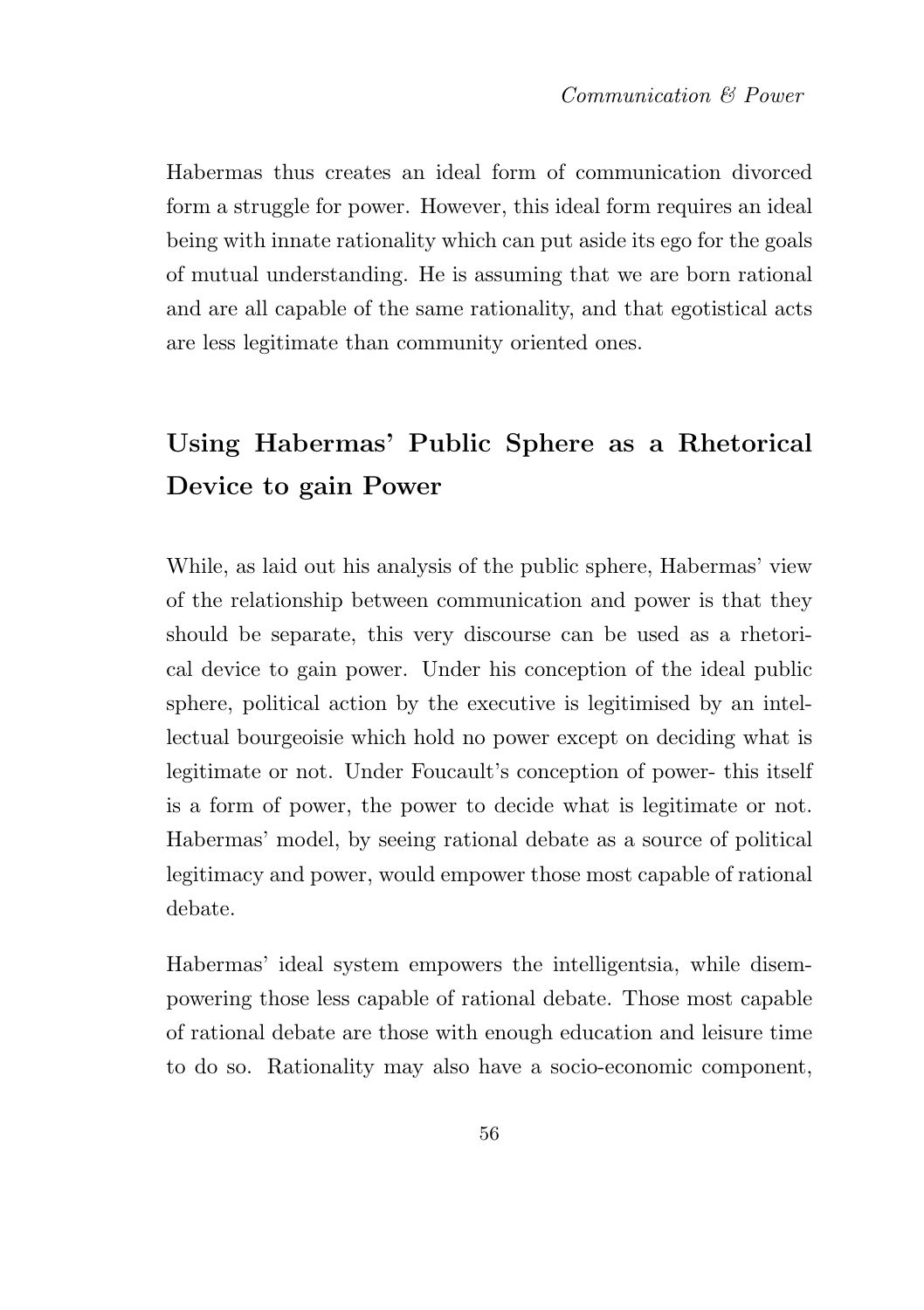#### Antone Christianson-Galina

and studies have found that low socio-economic status might impair critical and abstract thought (Sheehy-Skeffington, 2017 Sheehy-Skeffington & Sidanius 2012). An analysis by Hugo Sperber and Dan Mercer found that reasoning often leads to poor decisions; they see reasoning as an argumentative tool that entrenches existing biases and opinions rather than force a critical re-evaluation. They argue that when people reason, they look at the arguments that are easier for them to justify, irrespective of whether they are better or not (Sperber & Mercer 2011). This research casts doubt on whether Habermas' rational man, for whom the model exists, is even real.

Furthermore, Rationality as a discourse is losing the old monopoly it had a source of legitimacy for exercises of political power in western democracies. In The Structural Transformation of the Public Sphere, Habermas argues that public discourse is 're-feudalising' back to a pre-enlightenment area where performativity trumps reason. This is a poor use of the term feudalism, which referred to a period of weak central authority and powerful competing actors, ideologies, and identities. Instead, he is referring to the baroque period, which was a reaction to the feudal period, and featured public displays of power (paintings, palaces, parades, etc.). Loose use of history aside, rationality is losing its monopoly to decide what exercises of power are legitimate. The Public Relations company, Edelman, studied the changes in public trust (Edelman 2016), and found an inversion of influence and authority. While the informed public (Ages 25-63, college educated, in top 25% of household income, report significant media consumption) once held a monopoly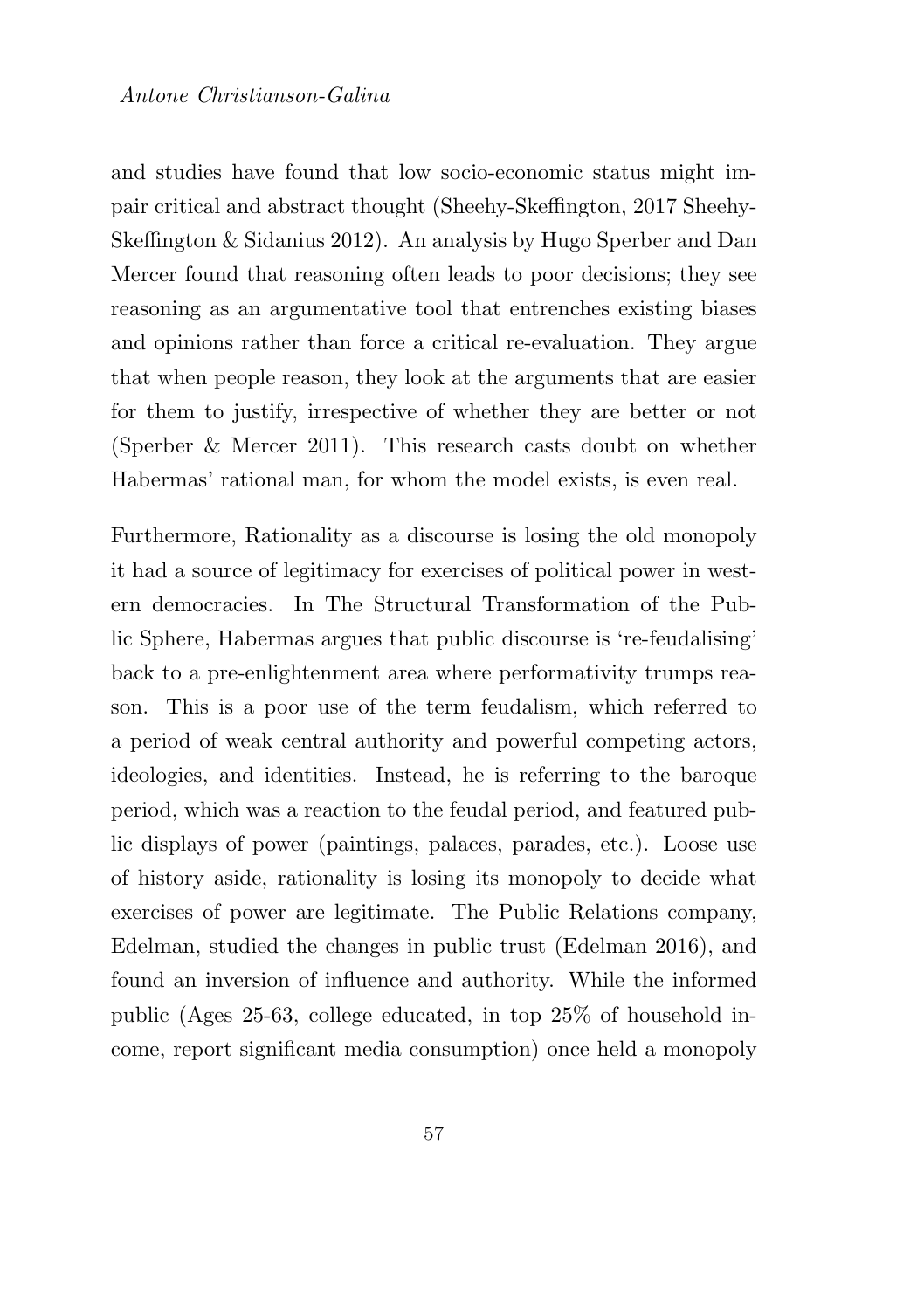on political authority and influence, the study found that in 2016, around the world, the mass public is becoming more influential than the informed public. This is reflected in the rise of social media over newspapers, magazines, and blogs as sources of information. We are not witnessing re-feudalisation. Instead, we are entering a second baroque era based on drama and performativity over rational debate. While to an intellectual, a member of Edelman's informed public, or Habermas' public discourse bourgeoisie, might look at this shift in terror, this shift has empowered the non-rational over the rational by taking away the intelligence's ability to declare whether or not a use of power is legitimate.

While one can make many arguments in favour of rationality in political decision making over emotions and performativity, arguing that rationality should be the source of political power creates a normative vision of the world in which power should go to the rational. Thus, by attempting to separate rationality from communication and communication from power, Habermas is implicitly communicating that the rational should be those in power. His public sphere discourse, and its facade of objectivity and sensibility, becomes fodder for rhetoric for political power.

This is not only theoretical- Habermas scholars have used his arguments to push for the political empowerment of rational people and rational debate. For example, the American sociologist, and former director of the London School of Economics, Craig Calhoun, began his academic career as a Habermas scholar, writing "Haber-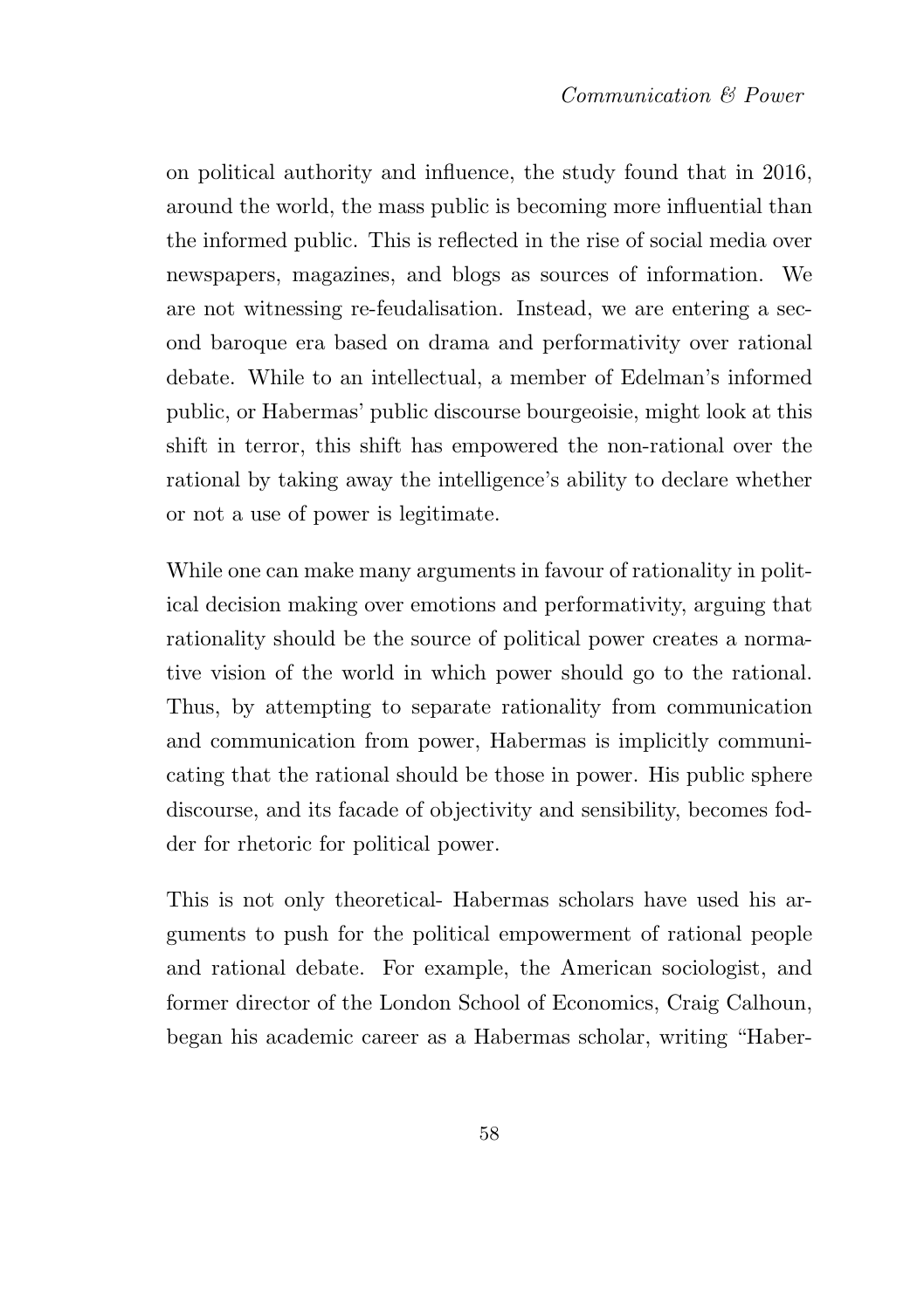mas and the Public Sphere" and has consistently argued that social sciences should have more influence on public discourse. He is now president of the Berggruen Institute, with the mission to "develop foundational ideas and, through them, shape political and social institutions for the 21st Century." Its 21st Century Council, brings together entrepreneurs, heads of state, and political thinkers to shape policy. This example explicitly shows how Habermas' public sphere discourse can be used as a tool to gain power and enact a set political agenda. Habermas' criticism of communication's link to power, is itself a discourse which argues that the rational should hold power over what is or is not legitimate.

#### Habermas' and Foucault's Hypothetical Tête-à-tête

While I do not know Habermas' response to the argument that his ideal model of the public sphere is a discourse that empowers the intelligentsia, Habermas did respond directly to many similar criticisms laid out by Foucault. Habermas directly criticised Foucault in "Critique of Reason, Unmasking the Human Sciences" arguing:

Foucault not only historicises; his argument is at the same time nominalist, materialist, and empiricist. He thinks of the transcendental practices of power as something particular that strives against all universals, and further as the lowly corporeal-sensual that undermines everything intelligible, and finally as the contingent that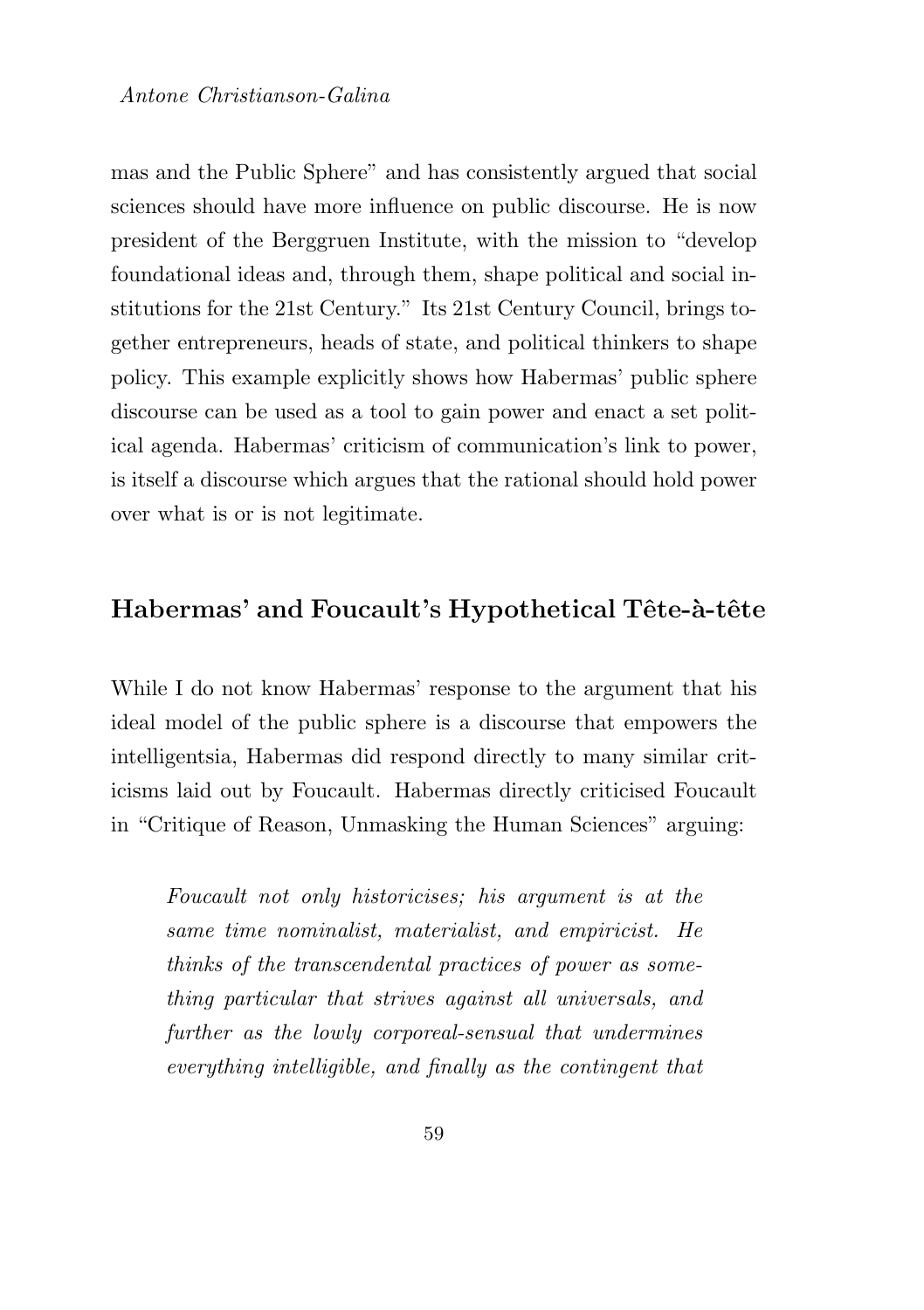could also have been otherwise because it is not governed by any regulative order. (Habermas 1994 pg. 64).

In this paragraph, he attacks the philosophical underpinnings of Foucault's project of criticising power and creating genealogies of power because Foucault works against universal truths and ideal types. This is clear from Foucault's 1983 interview with Grard Raulet: "I think, in fact, that reason is self-created, which is why I have tried to analyse forms of rationality: different foundations, different creations, different modifications in which rationalities engender one another, oppose and pursue one another." (Foucault 1994). Foucault and Aristotle attack the concept of universal truths and ideal types to emulate, which Habermas defends. If universal truths did exist, and reason was a universal truth, then Habermas' ideal model of public communication would separate power from communication. However, when using an empirical analysis, Habermas' rationality becomes just another "truth" competing with others.

Habermas struck back at this idea in his essay "Modernity versus Postmodernity", calling Foucault a 'Young Conservative' standing against the project of modernity (Habermas 1981). Habermas argues that by denying universal humanist concepts, like rationality, he is rejecting the concepts themselves. However, Foucault is not accepting or rejecting any of these concepts, instead he is creating a genealogy of power and looking at how the humanist concepts are used as tools of power and control (Fraser 1994). There may be many arguments to be made in favour of the rule of the rational,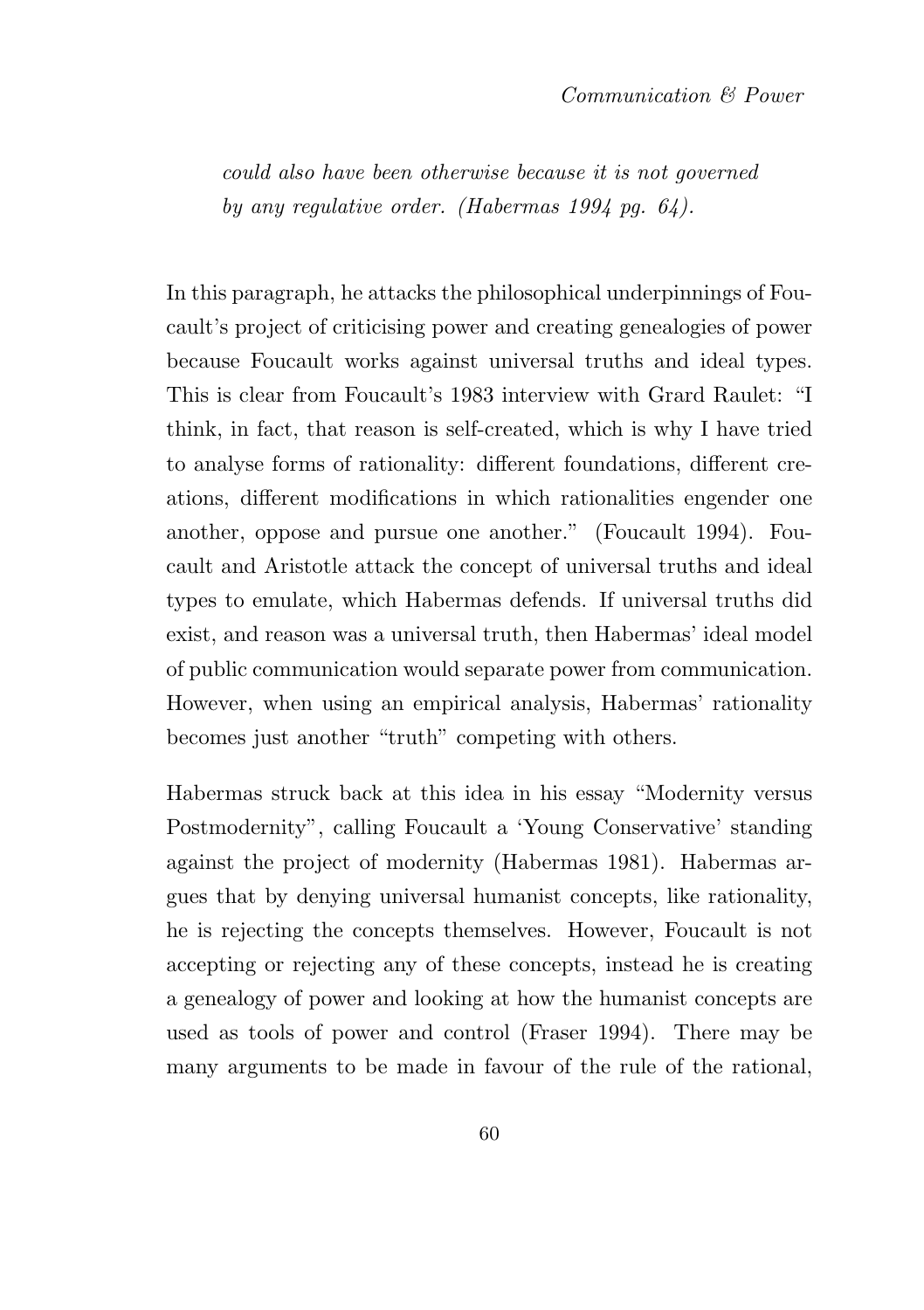but we should recognise the idea that power should stem from rationality not as a universal truth, but as a particular form of discourse that could empower a set group of people.

## The Problems of Habermas Separating Strategy from Communication

Habermas, when looking for the "essence" of communication, attempts to make communication an unequivocally positive force. He goes so far as separating "strategic" communication from "true" communication, which for him is communication for the purpose of mutual understanding. Implicit, is the idea that strategic activities are something negative, an idea that contrasts with both Foucault, who attempts to analyse strategic actions neutrally and matter-of-factly, and with Aristotle, who's Rhetorica is a guide to strategic communication. Habermas' redefinition ignores both previous definitions, and how we use communication in the real world. To understand why Habermas tries to strip away the strategic aspect from communication, we could place ourselves in his shoes for a moment, a German communications scholar writing partially in response to the atrocities committed by the Nazis trying to separate communication from evil and redefining communication to do so. His redefinition separates communication from some of its effective users (in an Aristotle and Foucault conception), the Nazis, Tobacco Advertisers, Donald Trump, Celebrities.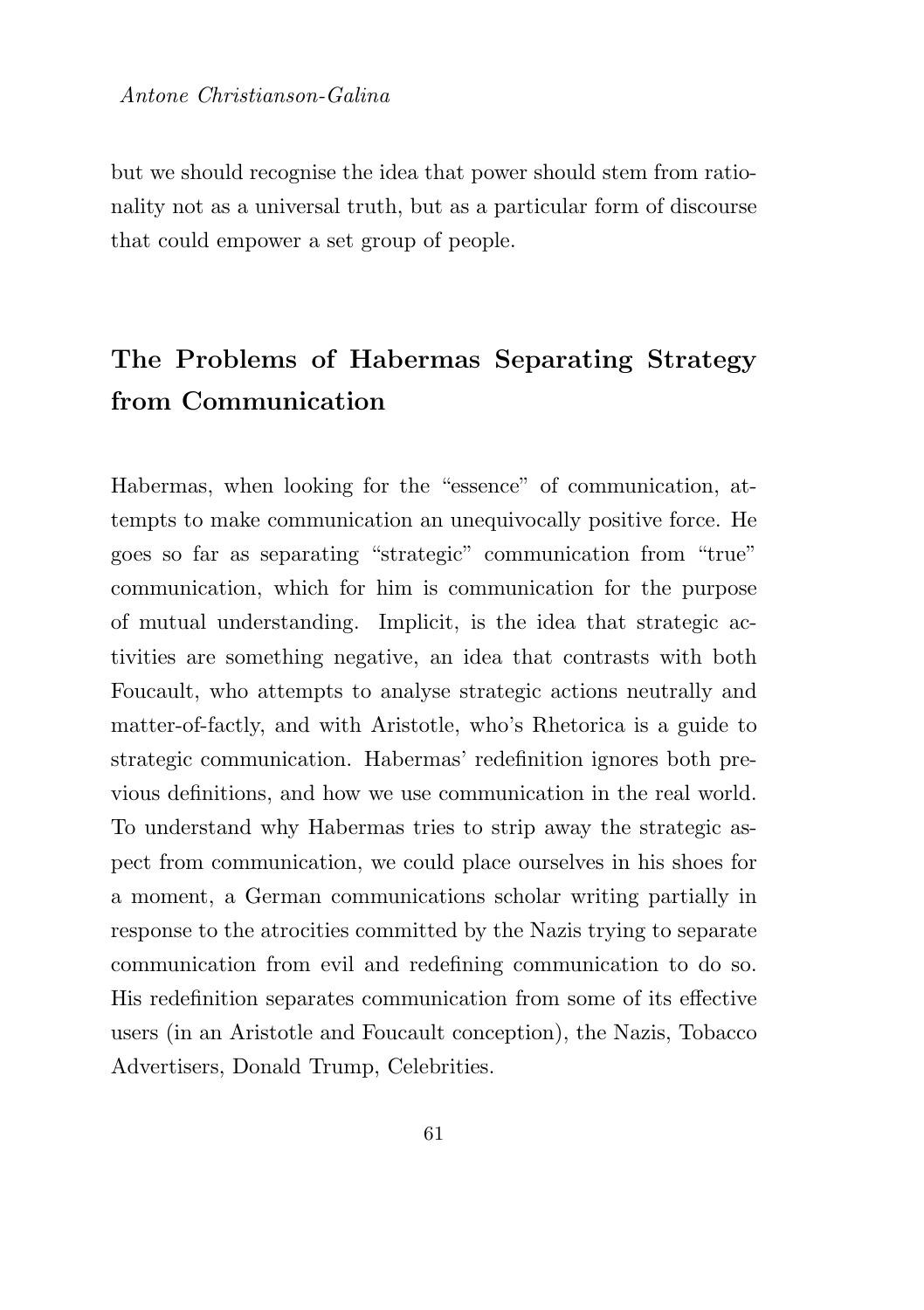Aristotle and Foucault do not search for the essence of pure, true communication. They define it by how it is used- strategically. In Aristotle's conception, where communication is a tool for political power, Goebbels, Trump, and the Kardashians are experts in their craft. Using Foucault's conception these dark experts are just another form of discourse and communication, and we should study how the discourses work on us and influence us. Unless we take an ideal types view, that there exists a pure idea of "communication" that all other communication's reach for and approach, communication cannot be split from strategic communication and limited to just mutual understanding as Habermas wishes, it is a tool used to gain power, instrumentalised by Gandhi and Goebbels alike.

#### How this Adds to Communication Theory

This analysis not only evaluates the theories of Foucault, Habermas, and Aristotle, but also shows the difficulties of reconciling the terms and definitions around communication. Aristotle's view of rhetoric, although ancient, provides clear terminology that benefits from the specificity of the ancient Greek language and can be a valuable tool to cut through some of the vagueness of newer communication's theories. Metaphysics also matter. If one believes in ideal forms, then there is an ideal form of communication that all other communications are only a shadow of. If one instead defines communication by what people do when they say that they are communicating, a completely different definition might arise.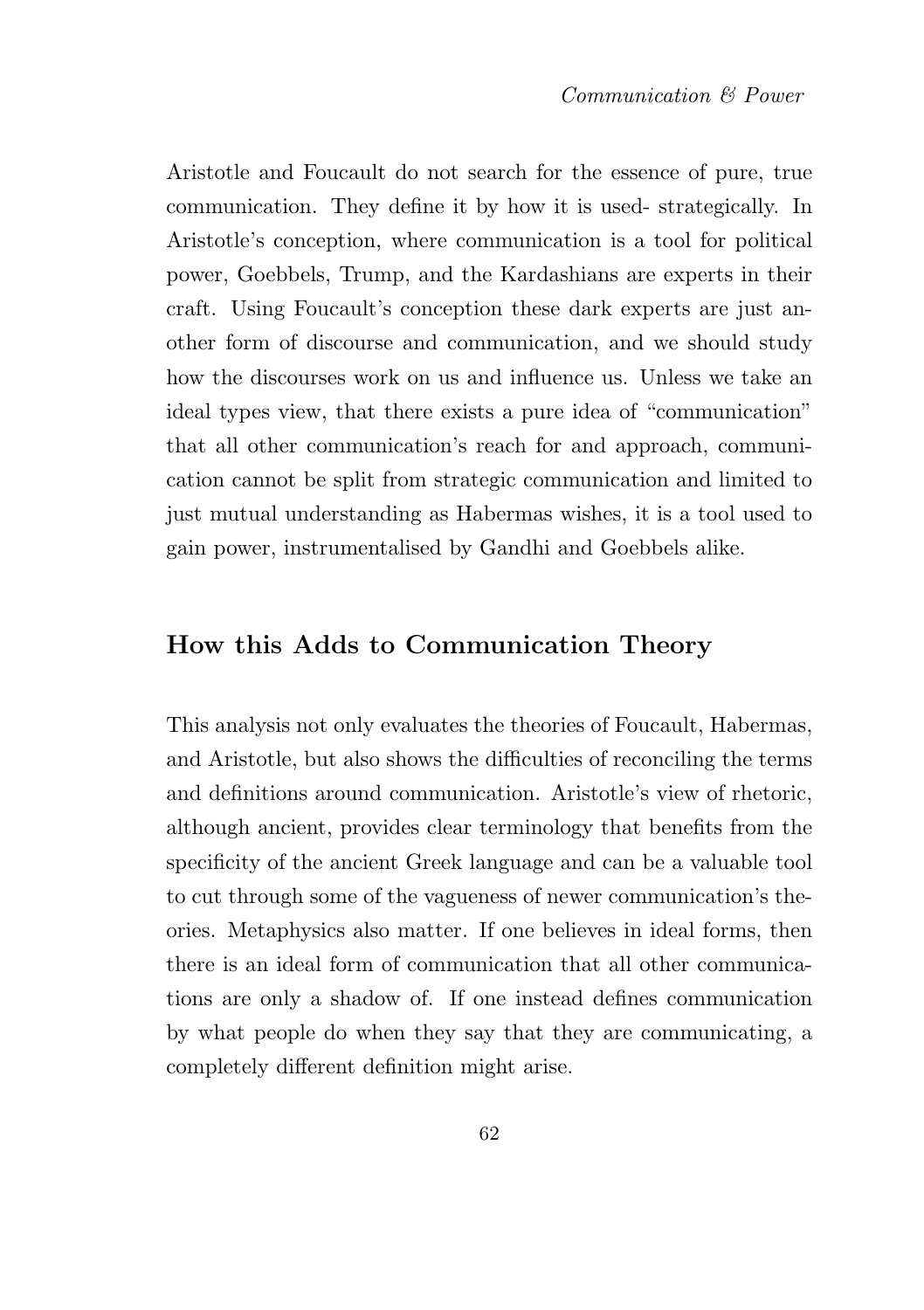Once terms are restricted and clearly defined, Aristotle's guide to how to use rhetoric to gain power mirror's Foucault's analysis of how rhetoric is used to gain power, and the main difference becomes the direction of the analysis.

Most importantly for communication's theory: Habermas' ideal form of the public sphere, comes with an implicit view of how power should work and who should wield it. Rather than move towards Habermas' ideal model blindly and fervently, we should approach, cautiously, with the knowledge that following his ideal model might empower some groups over others.

### **Conclusion**

"Communication is, at its heart, a struggle for power and position." Aristotle and Foucault agreed that communication was a struggle for power and position. Aristotle wrote a guide Rhetorica to using it in the quest for power and position. Foucault studied the use of communication in the struggle for power. Habermas argued that communication should be an ideal form, stripped away from power struggles, but his argument implicitly supports the empowerment of rational, educated people over irrational, uneducated people. Thus, it can be and is used as a rhetorical tool to justify a particular type of political system, and a particular type of political power. We can try and idealise communication and create a version divorced from reality and humanity, but we will nevertheless continue to use it in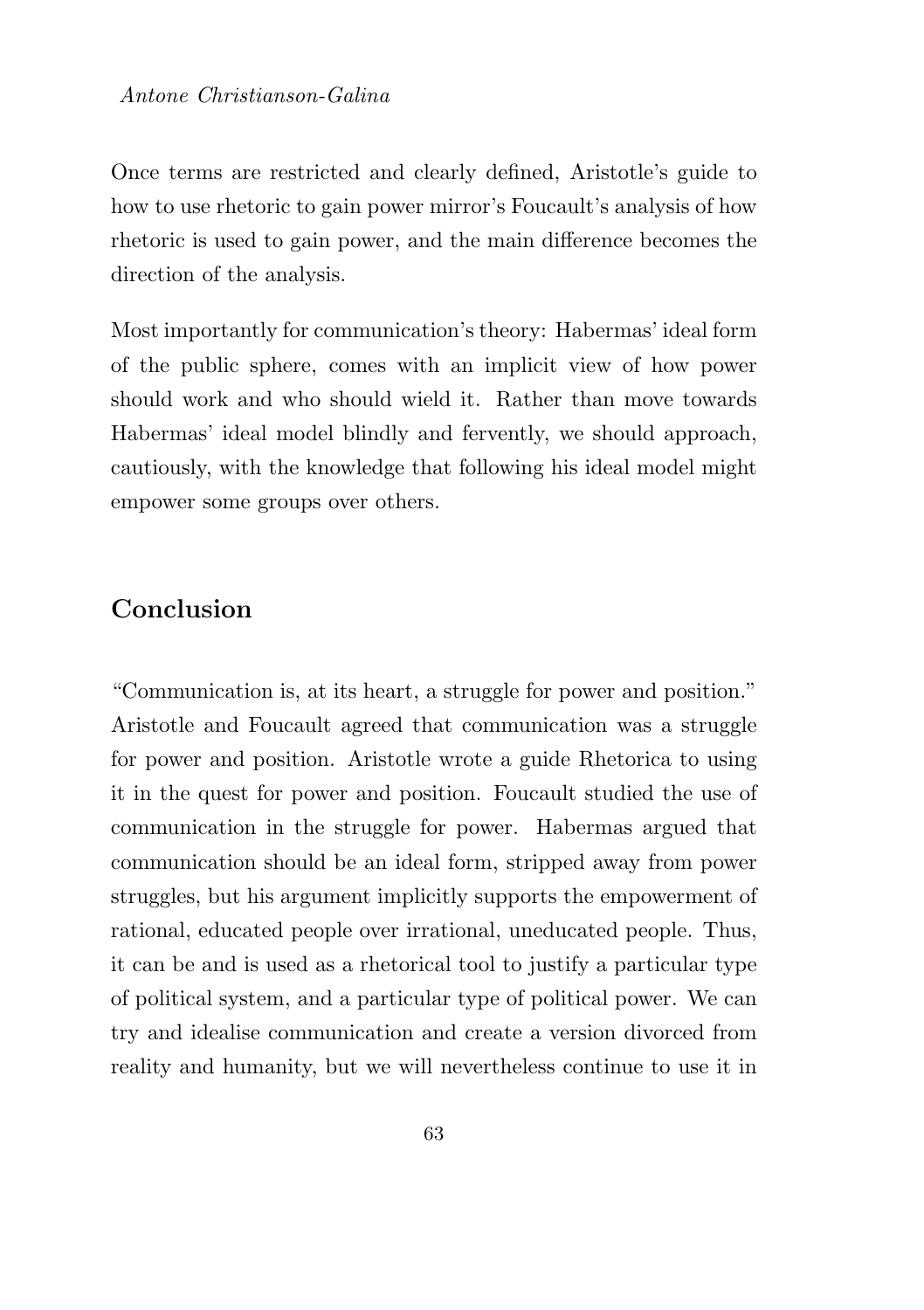struggles for power and position.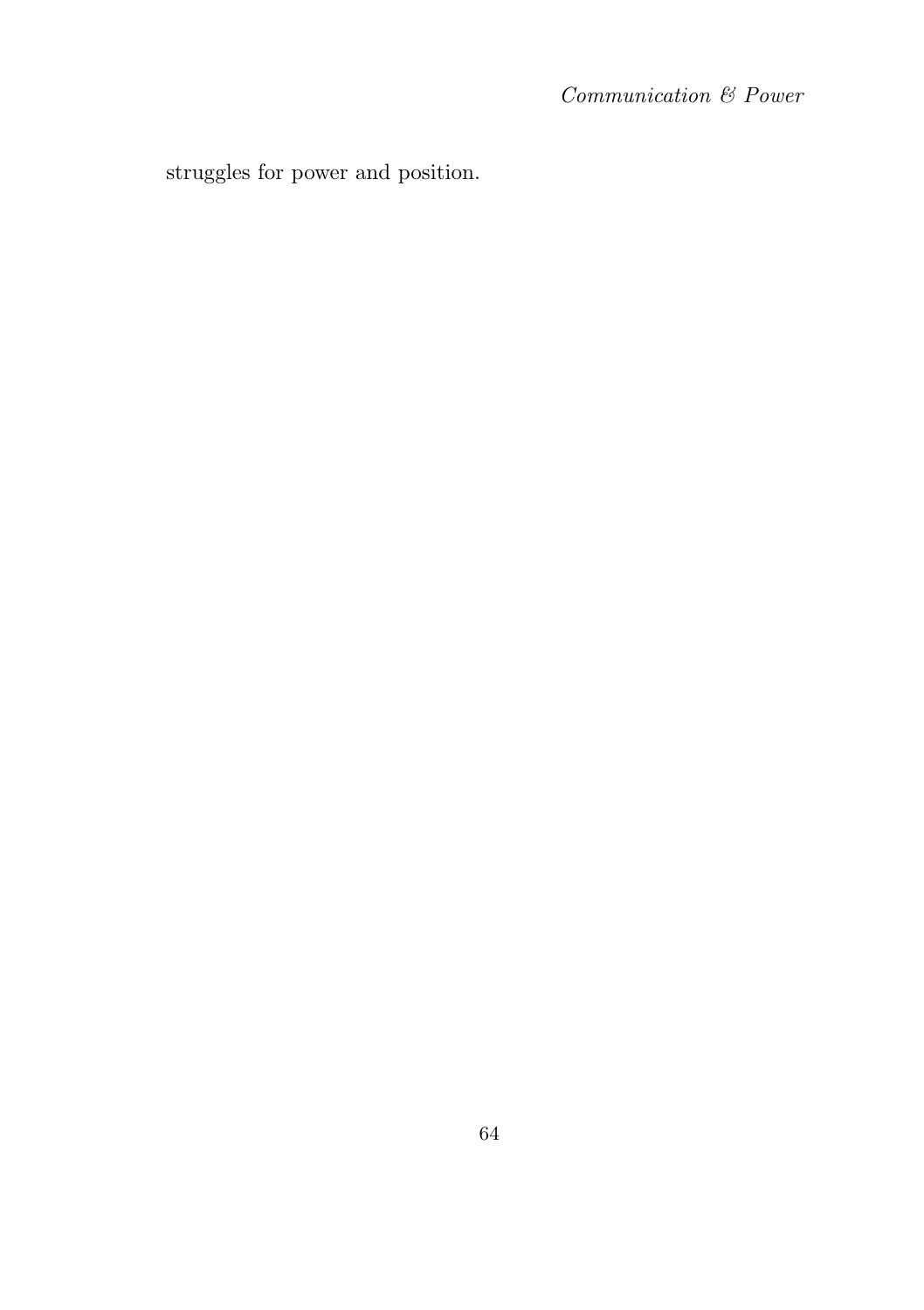#### References

- [1] Aristotle, Cope, E.M. & Sandys, J.E. (2010). Rhetoric. Cambridge University Press
- [2] Bartlett, R.C., Collins, S. D. (2011). Nicomachean Ethics. Chicago: University of Chicago Press. ISBN 978-0-226-02674-9. (Translation, with Interpretive Essay, Notes, Glossary.)
- [3] Berggruen (2016) http://governance.berggruen.org/councils/21stcentury-council
- [4] Calhoun, C., (1992) "Introduction: Habermas and the Public Sphere". Pp. 1-48 in Craig Calhoun (ed.). Habermas and the Public Sphere. Cambridge, MA: MIT Press.
- [5] Calhoun, C., Eduardo Mendieta, and Jonathan VanAntwerpen. (2013) Habermas and Religion. Polity Press.
- [6] Edelman (2016), Trust Barometer, http://www.slideshare.net/EdelmanInsights/2016-edelmantrust-barometer-global-results
- [7] Foucault, M. (1977). Discipline and Punish: the birth of the prison. Pantheon Books
- [8] Foucault, M.,& Sheridan, A. (1972). The archaeology of knowledge. Pantheon Books
- [9] Foucault, M., Gordon, C., Marshall, L., Mepham, J.,& Soper, K., (1980). Power/Knowledge. Pantheon Books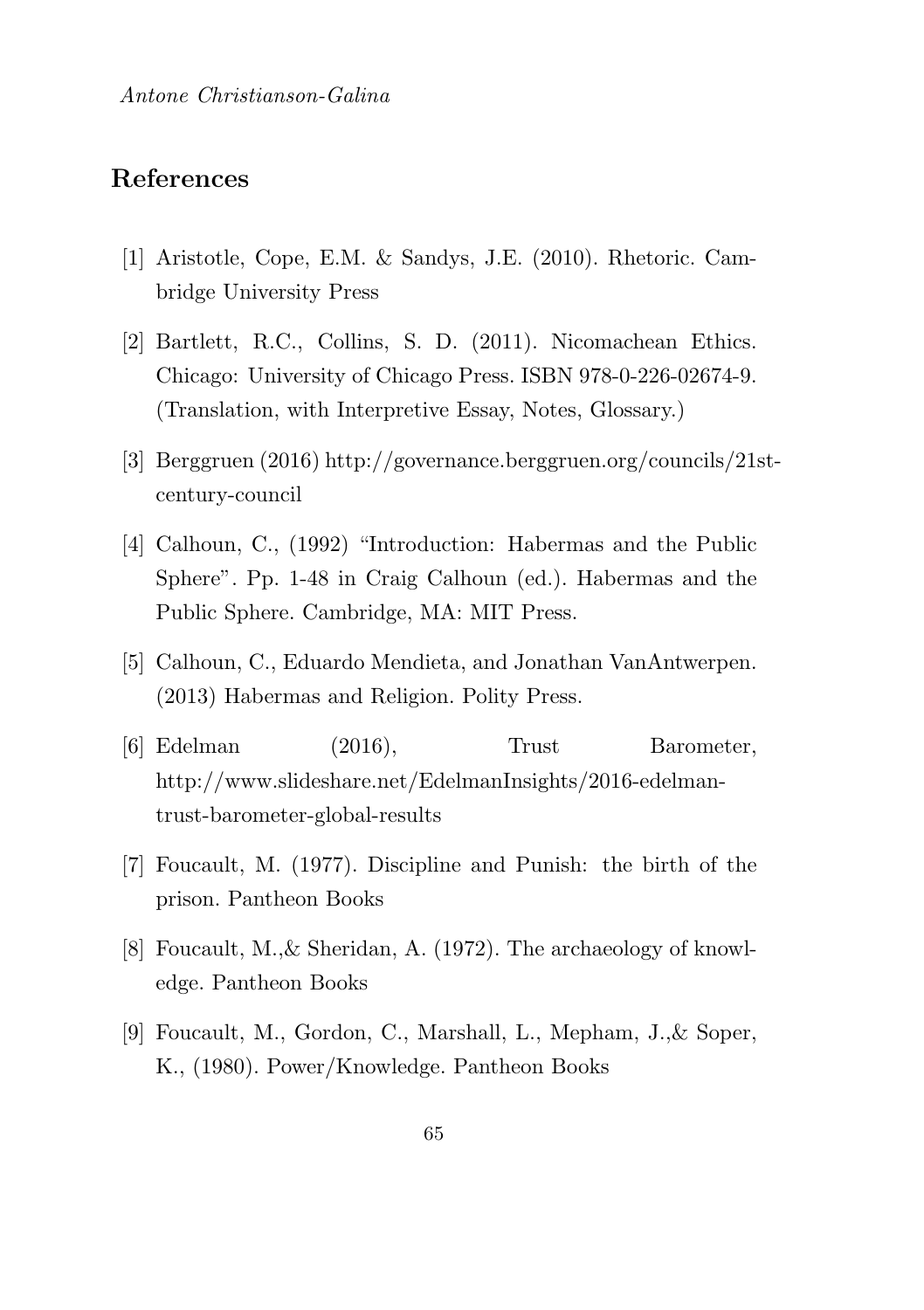- [10] Foucault M. (1994) Critical Theory/Intellectual History in Kelly, M., Critique and Power: Recasting the Foucault/Habermas Debate
- [11] Fraser, N. (1994) "Michel Foucault: A 'Young Conservative'?" in Kelly, M., Critique and Power: Recasting the Foucault/Habermas Debate
- [12] Greenblatt, S. (2005). Renaissance self-fashioning: From More to Shakespeare. Chicago: University of Chicago Press.
- [13] Gross, A.G. (2000). What Aristotle Meant by Rhetoric.
- [14] Habermas, J. [1962] 1989. The Structural Transformation of the Public Sphere: An Inquiry into a Category of Bourgeois Society, translated by Thomas Burger with the assistance of Frederick Lawrence. Cambridge: Polity Press.
- [15] Habermas, J, (1981) Modernity versus Postmodernity, New German Critique 22: 3-14
- [16] Habermas, J. (1989). The Theory of Communicative Action: Lifeworld and Systems, a Critique of Functionalist Reason, Volume 2. Cambridge: Polity Press.
- [17] Habermas, J. (1994) The critique of Reason as an Unmasking of the Human Sciences: Michel Foucault in Kelly, M. Critique and Power: Recasting the Foucault/Habermas Debate
- [18] Haskins, E. (2013). On the Term "Dunamis" in Aristotle's Definition of Rhetoric. Philosophy and Rhetoric 46(2), 234-240.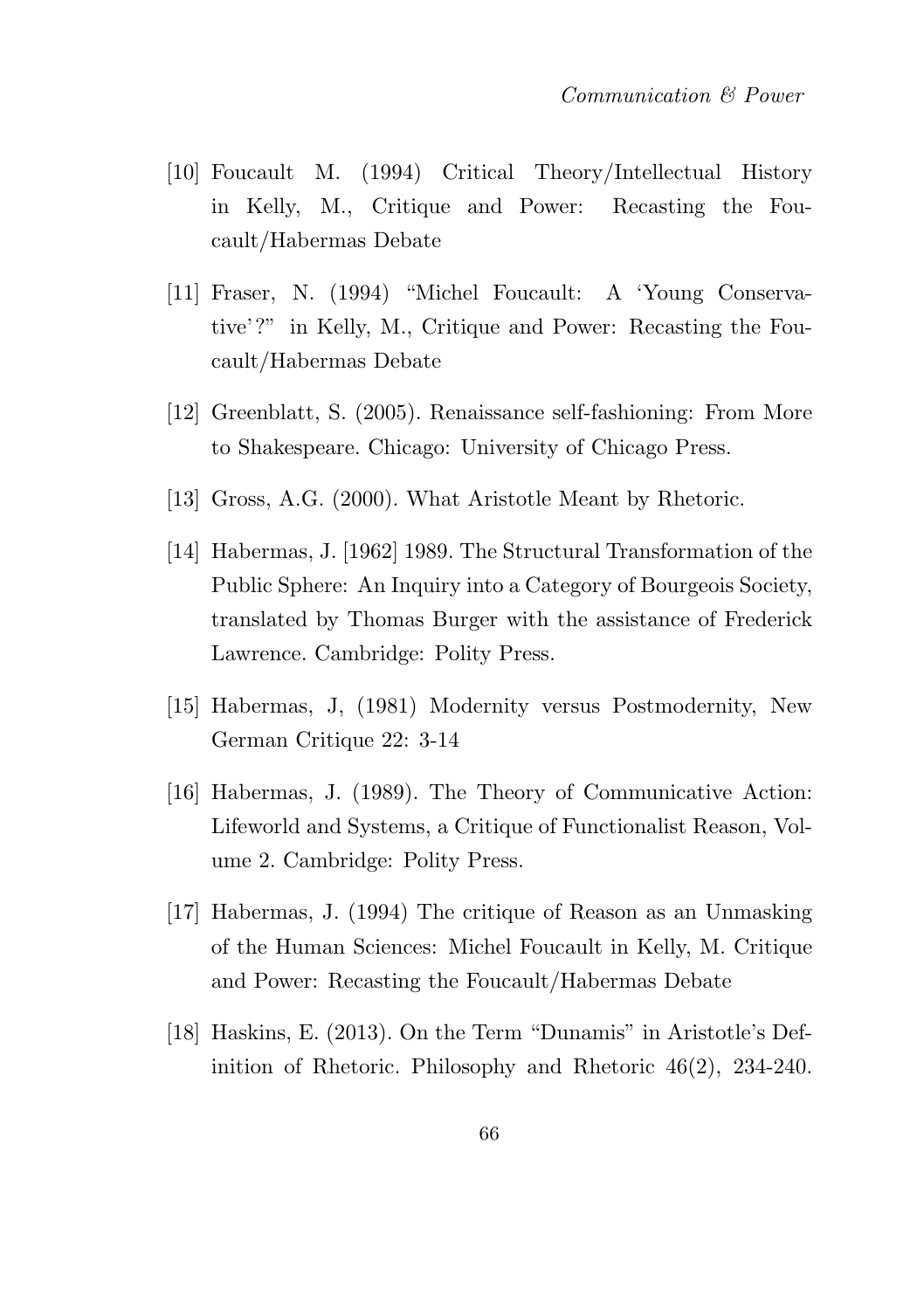Penn State University Press. Retrieved November 28, 2016, from Project MUSE database.

- [19] Jovchelovitch, S. (2011) Communicative Action in the Dialogical Imagination in Hook, D., Franks, B., & Bauer, M. W.. The Social Psychology of Communication. Palgrave. Retrieved from https://www.dawsonera.com:443/abstract/9780230297616
- [20] Makin, S. (2012-11-06). Energeia and Dunamis. Oxford Handbooks Online. Retrieved 28 Nov. 2016, from http://www.oxfordhandbooks.com/view/10.1093/oxfordhb/9780195187489.001.0001/ 9780195187489-e-16.
- [21] Makin, S. (2012-11-06). Energeia and Dunamis. Oxford Handbooks Online. Retrieved 28 Nov. 2016, from http://www.oxfordhandbooks.com/view/10.1093/oxfordhb/9780195187489.001.0001.0001 9780195187489-e-16.
- [22] McKeon, R. (1965). Rhetoric and Poetic in the Philosophy of Aristotle.
- [23] Mercier, H., & Sperber, D. (2011). Why do humans reason? Arguments for an argumentative theory. Behavioral and Brain Sciences, 34(2), 57-74. doi:10.1017/S0140525X10000968
- [24] Mills, S. (2003). Michel Foucault. Routledge. Retrieved from https://books.google.co.uk/books?id=z6YWVXXTQPkC
- [25] Muthukrishna, M., & Henrich, J. (2016). Innovation in the Collective Brain. Philosophical Transactions of the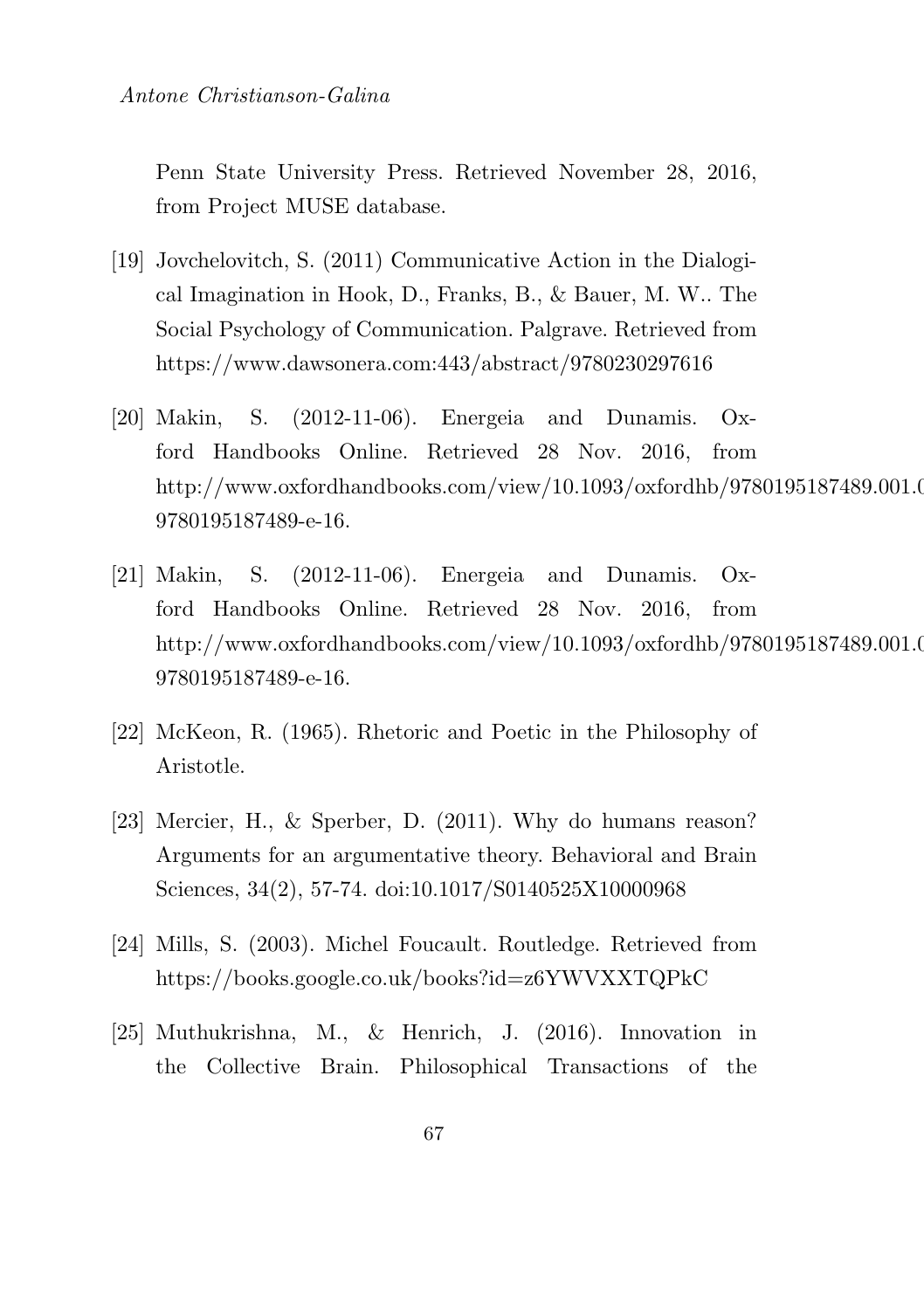Royal Society B: Biological Sciences, 371(1690), 20150192. https://doi.org/10.1098/rstb.2015.0192A., Ross, W. D., & Smith, J. A. (1908). The works of Aristotle. Oxford: Clarendon Press.

- [26] Schmit, J. (2013). Foucault, Habermas, and the Debate That Never Was. Retrieved November 28, 2016, from https://persistentenlightenment.wordpress.com/2013/07/17/debate1/
- [27] Susen, S. (2011). Critical Notes on Habermas's Theory of the Public Sphere. Sociological Analysis, 5(1), pp. 37-62.
- [28] Sheehy-Skeffington, J. & Sidanius, J. (2012). Vicarious experience of control: Increases in approach orientation track the power positions of shared group members. Paper presented at the European Association of Social Psychology Small Group Conference on Control Experience, Power and Intergroup Relations, Kazimierz Dolny, Poland.
- [29] Sheehy-Skeffington, J. (2017). Decision-making up against the wall: A framework for understanding the behavioural dimension of low socioeconomic status. In S. Oishi & A. Uskul, The Socioeconomic Environment and Human Psychology. Oxford: Oxford University Press
- [30] Warnick, B. (1989). Judgment probability, and Aristotle rhetoric. Info